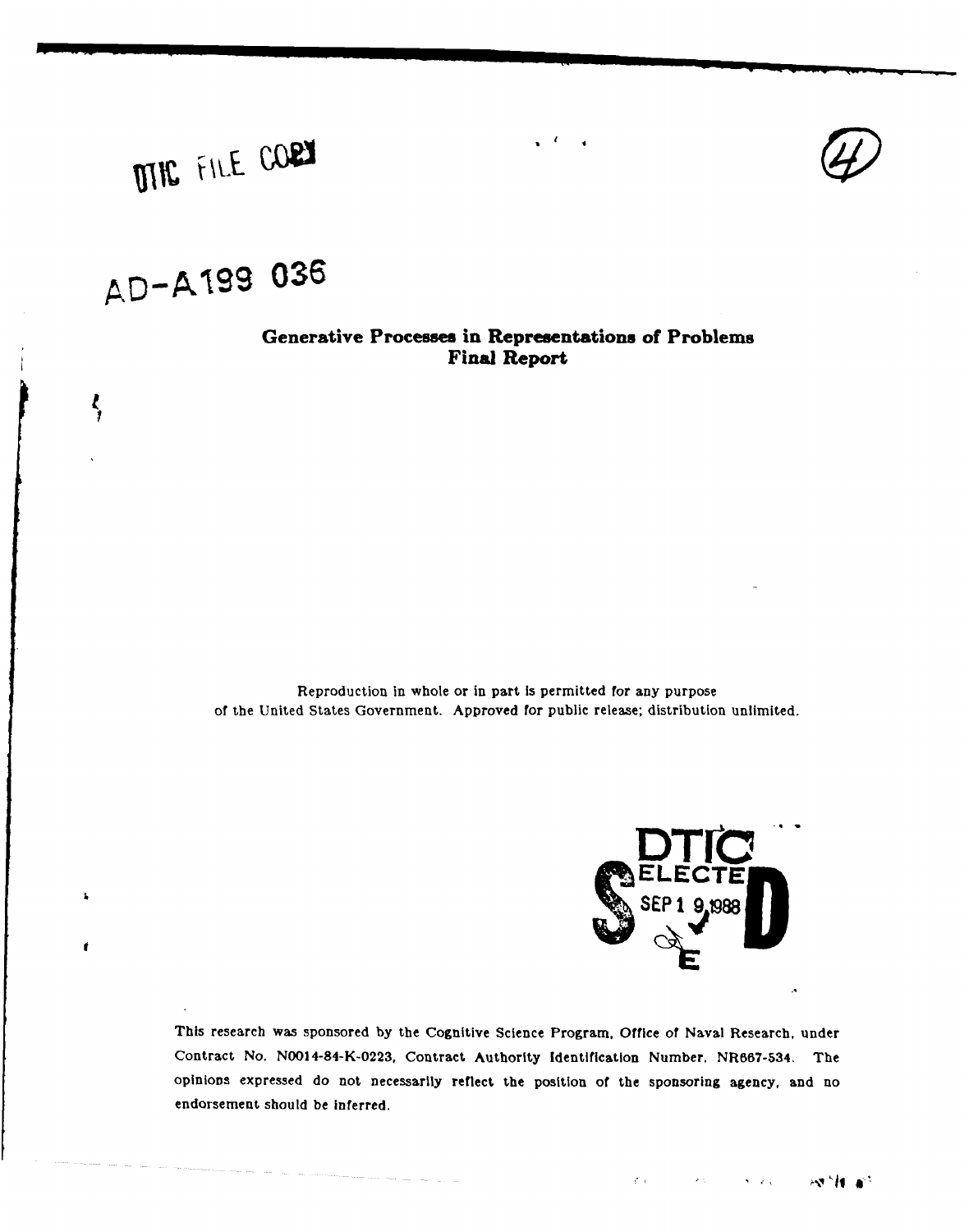Unclassified

Ì

SECURITY CLASSIFICATION OF **THIS** PAGE

| SELUNII I LLASSIFILATION OF THIS TAGS<br><b>REPORT DOCUMENTATION PAGE</b>                                                                                                                                                                                                                                                                                                                                                                                                                                                                                                                                                                                                                                                                                                                                                                                                                                                                                                                                                                                                                                                     |                                             |                                                                                                |                                                                  | Form Approved<br>OMB No. 0704-0188 |                                                    |
|-------------------------------------------------------------------------------------------------------------------------------------------------------------------------------------------------------------------------------------------------------------------------------------------------------------------------------------------------------------------------------------------------------------------------------------------------------------------------------------------------------------------------------------------------------------------------------------------------------------------------------------------------------------------------------------------------------------------------------------------------------------------------------------------------------------------------------------------------------------------------------------------------------------------------------------------------------------------------------------------------------------------------------------------------------------------------------------------------------------------------------|---------------------------------------------|------------------------------------------------------------------------------------------------|------------------------------------------------------------------|------------------------------------|----------------------------------------------------|
| 1a REPORT SECURITY CLASSIFICATION                                                                                                                                                                                                                                                                                                                                                                                                                                                                                                                                                                                                                                                                                                                                                                                                                                                                                                                                                                                                                                                                                             |                                             | <b>1b. RESTRICTIVE MARKINGS</b>                                                                |                                                                  |                                    |                                                    |
| Unclassified<br>2a. SECURITY CLASSIFICATION AUTHORITY                                                                                                                                                                                                                                                                                                                                                                                                                                                                                                                                                                                                                                                                                                                                                                                                                                                                                                                                                                                                                                                                         |                                             | None                                                                                           | 3. DISTRIBUTION / AVAILABILITY OF REPORT                         |                                    |                                                    |
|                                                                                                                                                                                                                                                                                                                                                                                                                                                                                                                                                                                                                                                                                                                                                                                                                                                                                                                                                                                                                                                                                                                               |                                             |                                                                                                | Approved for public release;                                     |                                    |                                                    |
| 2b. DECLASSIFICATION / DOWNGRADING SCHEDULE                                                                                                                                                                                                                                                                                                                                                                                                                                                                                                                                                                                                                                                                                                                                                                                                                                                                                                                                                                                                                                                                                   |                                             | distribution unlimited                                                                         |                                                                  |                                    |                                                    |
| 4. PERFORMING ORGANIZATION REPORT NUMBER(S)<br>Final Technical Report Per DAR7-2203.4                                                                                                                                                                                                                                                                                                                                                                                                                                                                                                                                                                                                                                                                                                                                                                                                                                                                                                                                                                                                                                         |                                             | 5. MONITORING ORGANIZATION REPORT NUMBER(S)                                                    |                                                                  |                                    |                                                    |
| 6a, NAME OF PERFORMING ORGANIZATION<br>University of Pittsburgh                                                                                                                                                                                                                                                                                                                                                                                                                                                                                                                                                                                                                                                                                                                                                                                                                                                                                                                                                                                                                                                               | 6b OFFICE SYMBOL<br>(If applicable)         |                                                                                                | 7a. NAME OF MONITORING ORGANIZATION<br>Cognitive Science Program |                                    | Office of Naval Research (Code 1142PT)             |
| 6c. ADDRESS (City, State, and ZIP Code)<br>3939 O'Hara Street<br>Pittsburgh, PA 15260                                                                                                                                                                                                                                                                                                                                                                                                                                                                                                                                                                                                                                                                                                                                                                                                                                                                                                                                                                                                                                         |                                             | 7b. ADDRESS (City, State, and ZIP Code)<br>800 North Quincy Street<br>Arlington, VA 22217-5000 |                                                                  |                                    |                                                    |
| 8a. NAME OF FUNDING / SPONSORING<br><b>ORGANIZATION</b>                                                                                                                                                                                                                                                                                                                                                                                                                                                                                                                                                                                                                                                                                                                                                                                                                                                                                                                                                                                                                                                                       | <b>8b. OFFICE SYMBOL</b><br>(If applicable) | 9 PROCUREMENT INSTRUMENT IDENTIFICATION NUMBER<br>N0014-84-K-0223                              |                                                                  |                                    |                                                    |
| 8c. ADDRESS (City, State, and ZIP Code)                                                                                                                                                                                                                                                                                                                                                                                                                                                                                                                                                                                                                                                                                                                                                                                                                                                                                                                                                                                                                                                                                       |                                             |                                                                                                | 10 SOURCE OF FUNDING NUMBERS                                     |                                    |                                                    |
|                                                                                                                                                                                                                                                                                                                                                                                                                                                                                                                                                                                                                                                                                                                                                                                                                                                                                                                                                                                                                                                                                                                               |                                             | <b>PROGRAM</b><br>ELEMENT NO<br>61153N                                                         | <b>PROJECT</b><br>NO.<br>RR04206                                 | <b>TASK</b><br>NO.                 | WORK UNIT<br>ACCESSION NO.<br>RR04206-0A NR667-534 |
| Final Technical Report (Unclassified): Generative Processes in Representations of Problems<br>12 PERSONAL AUTHOR(S)<br>Lauren B. Resnick<br><b>15 PAGE COUNT</b><br>14 DATE OF REPORT (Year, Month, Day)<br>13a. TYPE OF REPORT<br>13b TIME COVERED<br>Final Technical<br>FROM $3-6-84$ TO $3-5-87$<br>$88 - 8 - 9$<br>20<br>16 SUPPLEMENTARY NOTATION                                                                                                                                                                                                                                                                                                                                                                                                                                                                                                                                                                                                                                                                                                                                                                        |                                             |                                                                                                |                                                                  |                                    |                                                    |
| 18. SUBJECT TERMS (Continue on reverse if necessary and identify by block number)<br><b>COSATI CODES</b><br>17<br><b>FIELD</b><br>GROUP<br><b>SUB-GROUP</b><br>1. representational change<br>3. consistency in reasoning<br>05<br>2. explanatory coherence<br>4. naive physics                                                                                                                                                                                                                                                                                                                                                                                                                                                                                                                                                                                                                                                                                                                                                                                                                                                |                                             |                                                                                                |                                                                  |                                    |                                                    |
| 19 ABSTRACT (Continue on reverse if necessary and identify by block number)<br>Addressing questions concerning representation and restructuring in the domain of<br>mechanics, this research sought to identify basic representational structures involving<br>forces, objects, and motions and to show how people use them to construct predictions<br>and explanations in particular situations. A closely related objective was to examine<br>the nature of representational change, both spontaneous and stimulated by different<br>forms of instruction. We conducted two sets of studies examining the nature and use of<br>physics knowledge on the part of naive individuals--those having never formally studied<br>physics. The first study was descriptive, examining the extent to which naive reasoners<br>about physics can be said to work from theoretical principles, as opposed to construc-<br>ting ad hoc, local explanations that cannot properly be called theories.<br>The second<br>focused on restructuring as a result of certain kinds of feedback.<br>Subjects appeared<br>(Continued on reverse) |                                             |                                                                                                |                                                                  |                                    |                                                    |
| 20. DISTRIBUTION/AVAILABILITY OF ABSTRACT<br>21 ABSTRACT SECURITY CLASSIFICATION<br><b>KI UNCLASSIFIED AINLIMITED CI SAME AS RPT</b><br>Unclassified<br><b>CONCUSERS</b>                                                                                                                                                                                                                                                                                                                                                                                                                                                                                                                                                                                                                                                                                                                                                                                                                                                                                                                                                      |                                             |                                                                                                |                                                                  |                                    |                                                    |
| 22a NAME OF RESPONSIBLE INDIVIDUAL<br>Dr. Susan Chipman                                                                                                                                                                                                                                                                                                                                                                                                                                                                                                                                                                                                                                                                                                                                                                                                                                                                                                                                                                                                                                                                       |                                             | 202-696-4318                                                                                   | 22b TELEPHONE (Include Area Code) 22c OFFICE SYMBOL              |                                    | ONR 1142CS                                         |
| DD Form 1473, JUN 86                                                                                                                                                                                                                                                                                                                                                                                                                                                                                                                                                                                                                                                                                                                                                                                                                                                                                                                                                                                                                                                                                                          | Previous editions are obsolete.             |                                                                                                |                                                                  |                                    | SECURITY CLASSIFICATION OF THIS PAGE               |

Unc lassified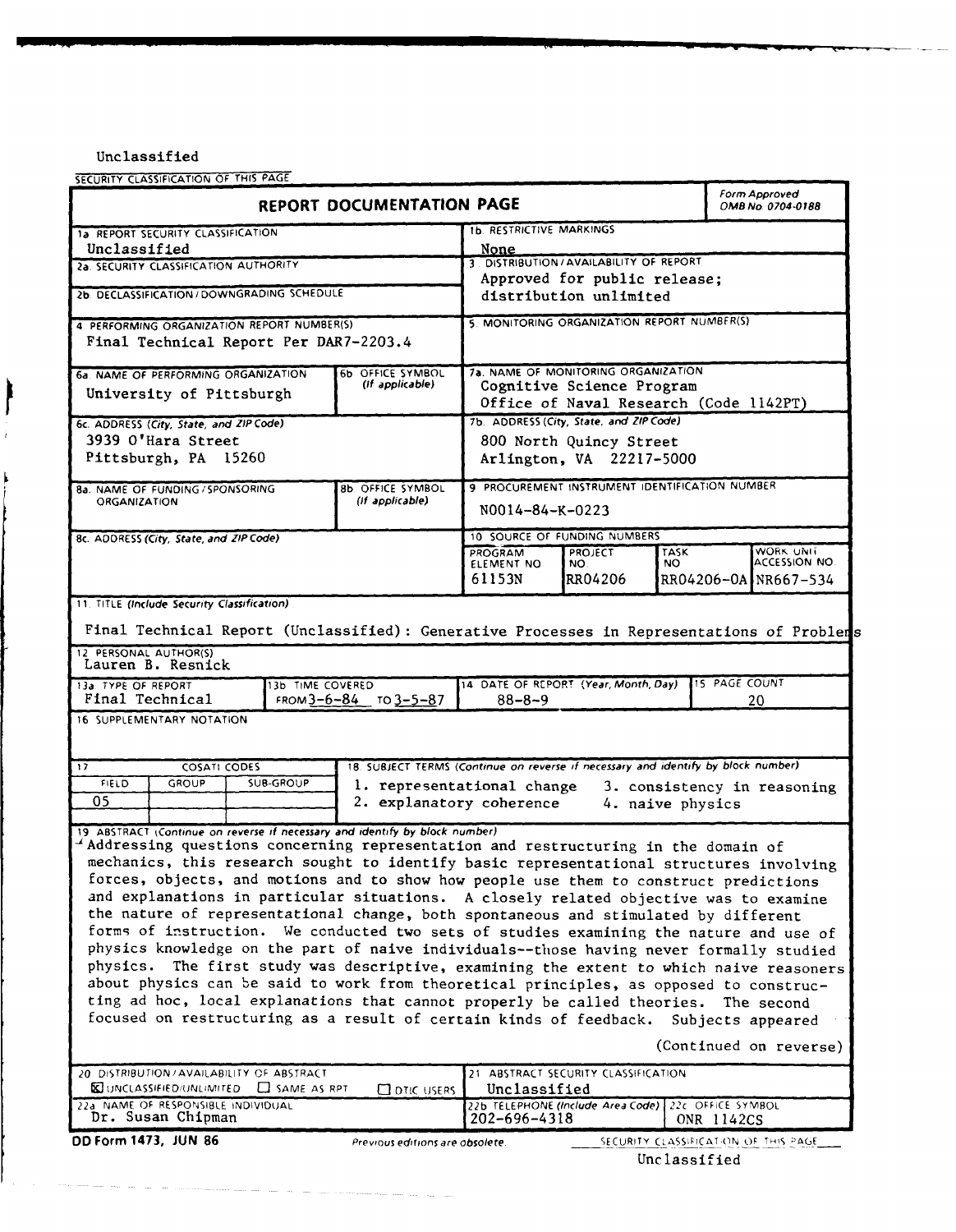#### 19. (Continued)

 $\mathbf{I}$ 

to have organized ideas about how forces and motions combine, but they made distinctions among situations that would not be needed within Newtonian theory. Results of these studies invite further investigation of both the structure of naive representations and the conditions and processes of restructuring.

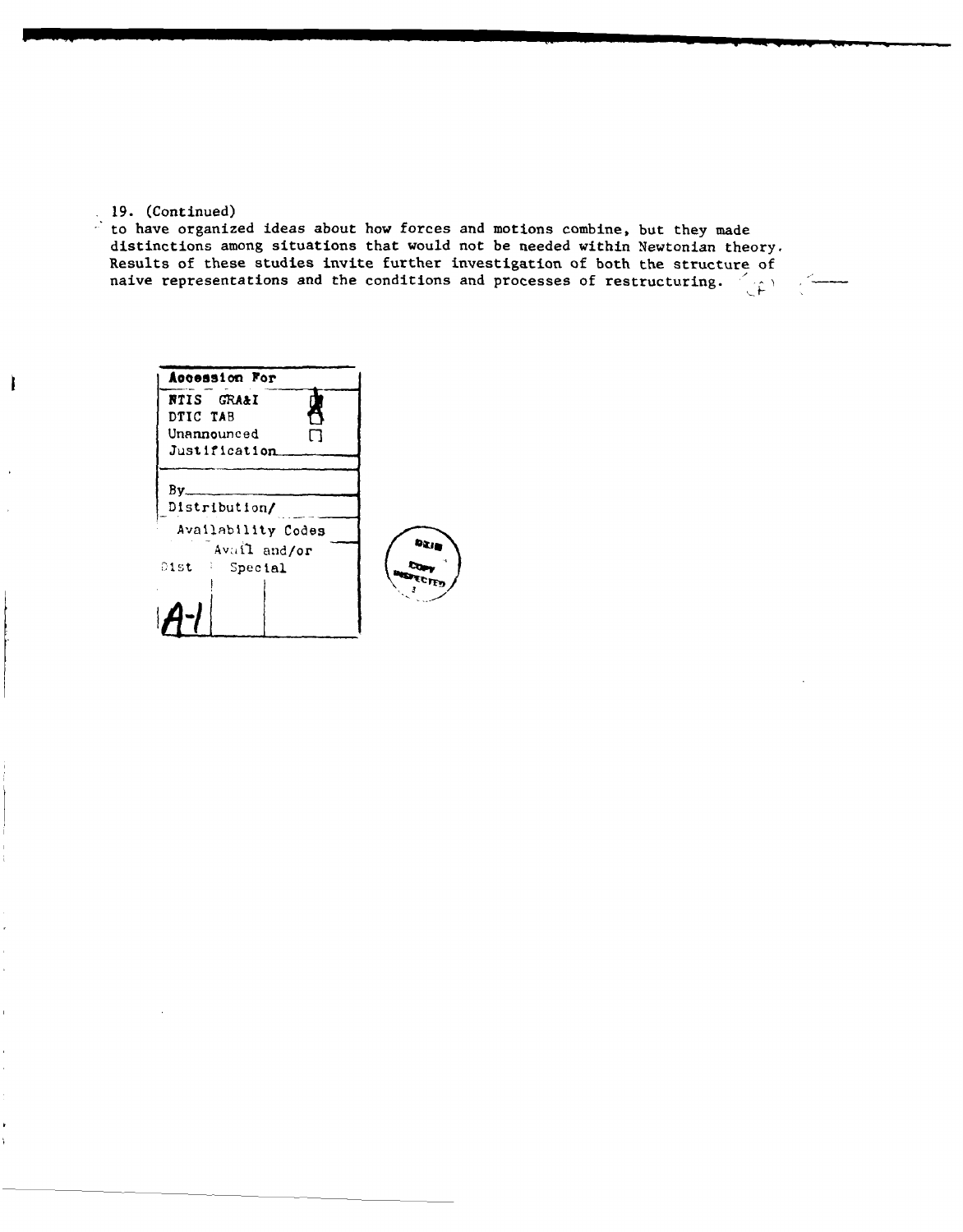**Generative Processes in Representations of Problems Final Report N0014-84-K-0223** University of Pittsburgh/Lauren B. Resnick May, **1988**

### **1. Background**

This activity represents a portion of a project that was originally funded for joint work by James G. Greeno and Lauren B. Resnick. When Professor Greeno left the University of Pittsburgh in September, 1984, the bulk of the remaining funding was transferred to the University of California at Berkeley. Funding in the amount of \$139,869 over three years remained at Pittsburgh to cover the portion of the project entitled "General Principles in Problem Representations: Mechanics" (pp. 23-41 of the original Greeno/Resnick proposal).

This research addressed questions concerning representation and restructuring in the domain of mechanics. It sought to identify basic representational structures involving forces, objects, and motions and to show how people use them to construct predictions and explanations in particular situations. A closely related objective was to examine the nature of representational change, both spontaneous and stimulated by different forms of instruction.

We have conducted two sets of studies examining the nature and use of physics knowledge on the part of naive individuals--those who have never formally studied physics. The first set of studies was descriptive: they examined the extent to which naive reasoners about physics can be said to work from theoretical principles, as opposed to constructing ad hoc, local explanations that cannot properly be called theories. The second set of studies focused on restructuring as a result of certain kinds of feedback.

Approved for public release; distribution unlimited.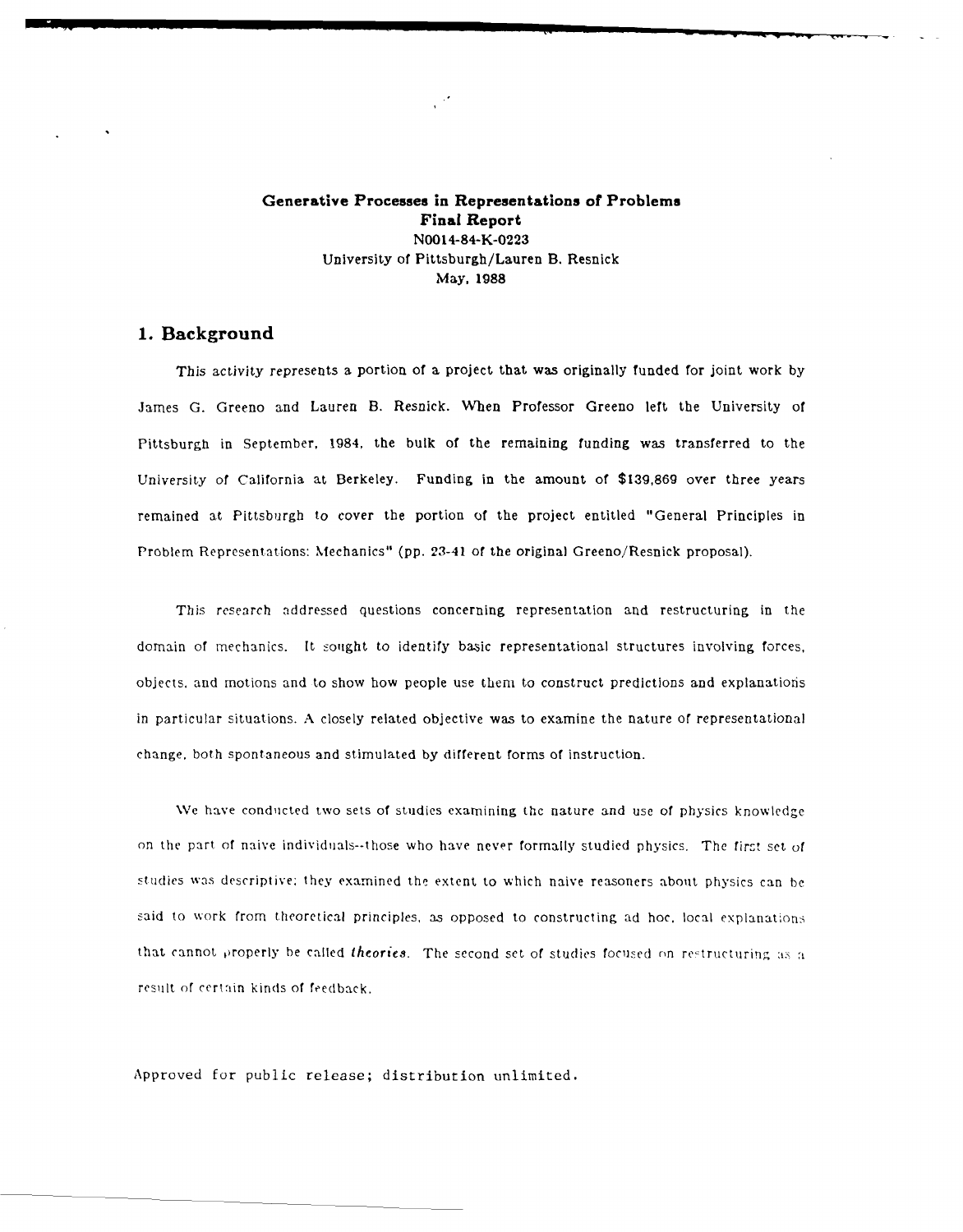#### **1.1. Consistency and reasoning from theoretical principles.**

Two sets of data address the issue of the extent to which subjects make theoretically consistent predictions about the motion **of** objects under various conditions. In one study sixty subjects were asked to solve **16** qualitative physics problems Involving two Newtonlar principles. The first principle, the *Rectilinearity Principle,* states that objects continue to move in a straight line when forces that previously constrained those objects to move In a curved path are removed. This principle is subsumed under Newton's First Law. Eight problems Involving this principle are shown In Figure **1,** with correct, Newtonian, answers drawn In. In each case a correct application of the Newtonian principle leads to the prediction that the object will move in a straight line when released. Many subjects, however, hold a common misconception that the object will continue in a curved path for some time after the constraining forces are removed; for example, the bali moving through the curved tube would continue curving after it is out of the tube.

The second principle involved in our problems is the *Vectorial Additivity Principle,* which states that, if two or more motions are involved, these motions *jointly* determine the object's subsequent speed and direction. Eight vectorial additivity problems are shown in Figure 2, with correct answers drawn in. For both sets of problems, subjects were asked to draw the trajectories the objects would follow after release. A common misconception for problems of this kind is that one of the directions of motion can temporarily or permanently override the others. For example, for the problem in which a person walking while holding a ball suddenly releases the ball, most uninstructed people predict that only gravity will operate aLd the ball will fall straight down rather than taking a parabolic path to the ground. For the problem in which a bullet is shot from a gun, many people predict that the bullet will move strictly horizontally for a long time because the force of firing creates a motion so strong that It overrides gravity.

During the first phase of the experiment, eight problems for each of these two principles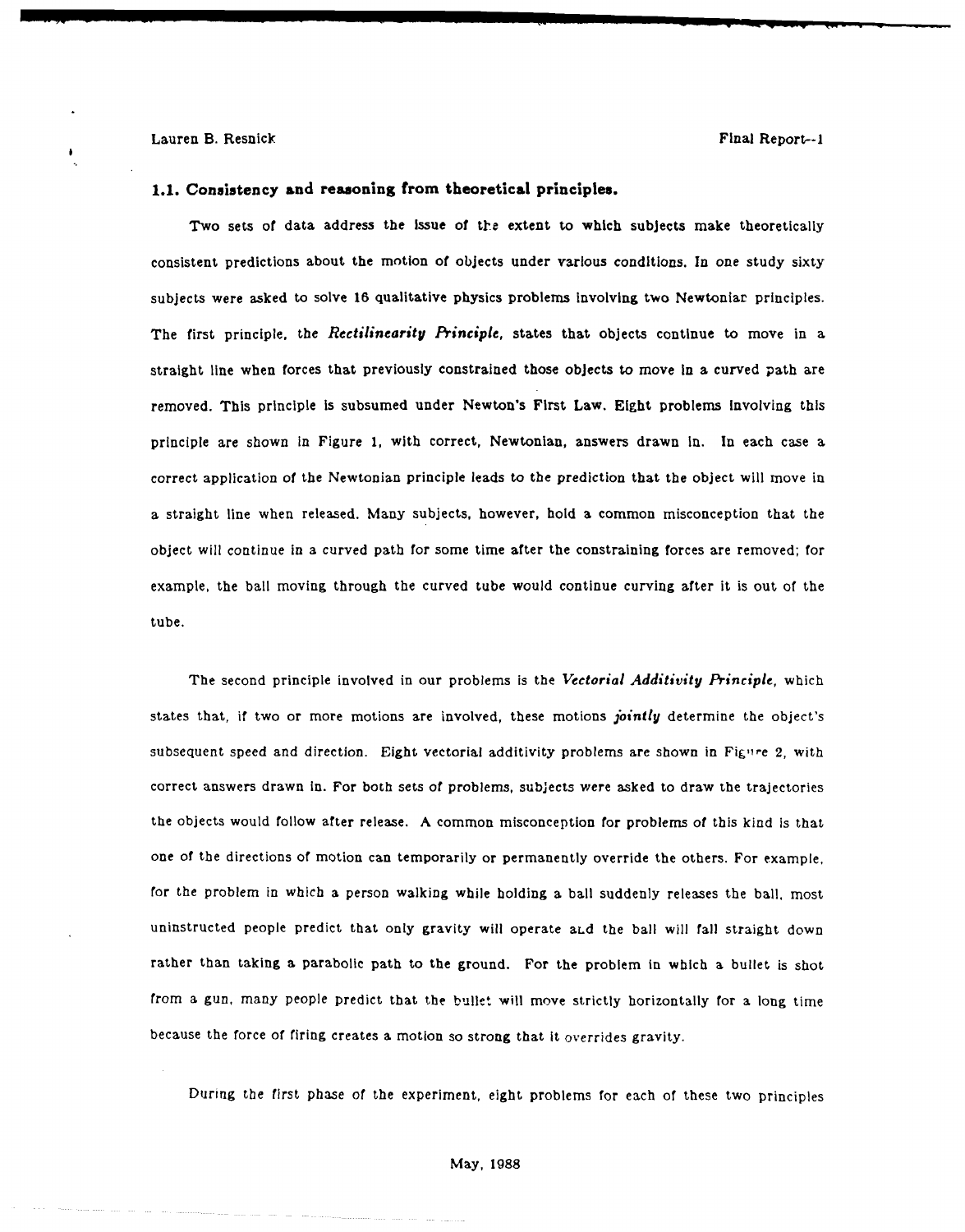were given to subjects (tested individually). Think-aloud protocols were obtained throughout the experiment. After completing the 16 problems, subjects received further instructions for the second phase, according to which of three experimental groups they had been randomly assigned to: the CONTROL group, the REVISE group, or the **CONSISTENCY** group. CONTROL subjects received no further instructions. REVISE subjects were asked to review their original answers and make any changes that they wished. **CONSISTENCY** subjects were also asked to look back over their answers, with the specific goal of trying to make their arewers self-consistent.<sup>1</sup> Finally, the third phase of the experiment took place one month later, when all subjects returned for a second test session. They were given **16** new problems, isomorphic to the original ones, plus the original **16** problems. Subjects were asked to solve all **32** problems and then to sort the **32** problems into groups of their own definition. Sorting into groups would reveal the problems the subjects themselves regarded as similar and would, thus, highlight the problem features to which subjects were paying attention. Data available from each subject Include: solutions to the 16 original problems from each of the two test sessions, solutions to the 16 isomorph problems from the second test session, *revisione* to the original problems (for REVISE and CONSISTENCY subjects), sorting data, and transcribed protocols of the entire experiment.

Generally speaking, the results obtained replicate and extend the physics misconceptions findings already in the literature. When answers were coded in terms of being correct within a Newtonian frame of reference, only 34% of the original Vectorial Additivity problems were correct, while 71% of the Rectilinearity problems were correct.<sup>2</sup> The opportunity to change answers given to the REVISE and CONSISTENCY subjects did not Improve their correctness.

**IThis manipulation was included in order** to find out **if** people **not originally consistent in** their **responding would** become consistent if **given** an opportunity **to reflect on their answers** (REVISE **subjects). The CONSISTENCY** subjects were included to see **if** people **have the ability to be consistent, even** if **they did not have the inclination** to **be so** originally.

<sup>2</sup> This difference was the only significant one **(p < .05)** *for* **the** correctness **data.**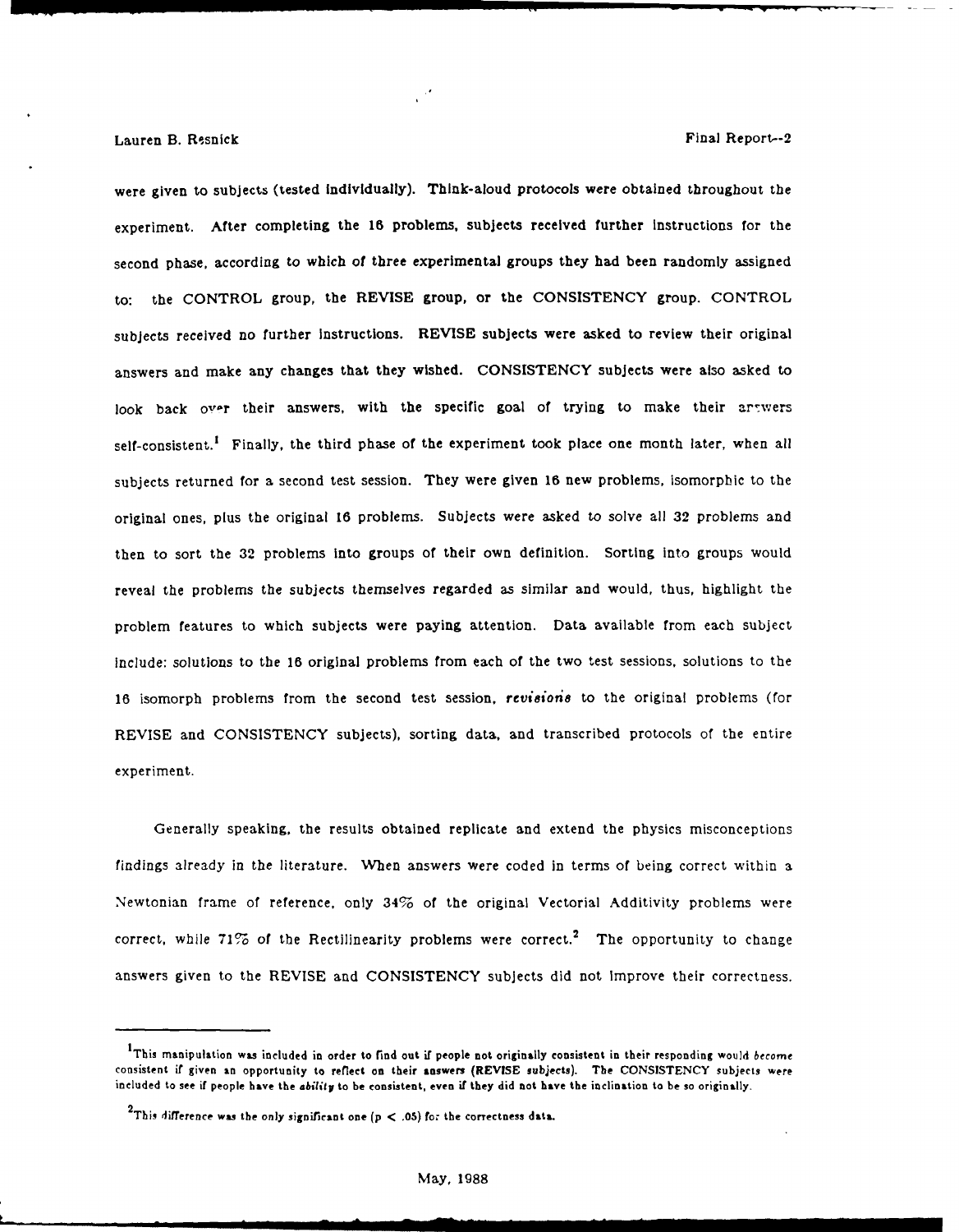There were no significant differences among subject groups during any of the three experimental phases, so any effects from the experimental manipulation were not **In** the direction of Improved accuracy. REVISE and CONSISTENCY subjects made about the same number of changes to the 18 problems (an average of **3** or 4 changes); therefore, consistency instructions did not seem to prompt more revision. These instructions did, however, produce a bit more "theoretical" revision. For Rectilinearity problems, a theoretical change was one that changed a curved path to a straight path (or vice versa); for Vectorial Additivity problems, a change was judged theoretical if both motions determined the object's path, whereas only one had before (or vice versa). Nontheoretical changes were typically cosmetic ones that did not fundamentally alter the answer's correctness. Generally, results show that subjects are not consistent--and do not become consistent even when explicitly invited to do so--from a Newtonian perspective. That is, they do not apply the correct linearity or vectorial additivity principle In all cases in which Newtonian theory says they should. Furthermore, their sorting data show that subjects make discriminations between situations that are not required within a strictly Newtonian theory.

A second set of data, using a set of problems involving dropped and thrown objects and a set of problems in which subjects had to predict the fall of a pendulum bob after the string is cut, confirm this finding. These problems are shown in Figures **3** and 4. **All** of these problems involve the vectorial addivity principle, the one in which subjects in the previous study deviated more widely from Newtonian predictions. The dropping and throwing problems were presented verbally. The pendular release problems were presented on a Dandelion computer screen. Pendulum motion was animated, and subjects drew in their predictions using a mouse for both sets of problems. The conditions of administration allowed considerably more probing by the experimenter than in the first experiment and yielded more explicit explanation by the subjects.

Subjccts in this second study were only sometimes aware of the mutual influence of the object's prerelease velocity and the downward velocity induced by gravity. For instance, **63%** of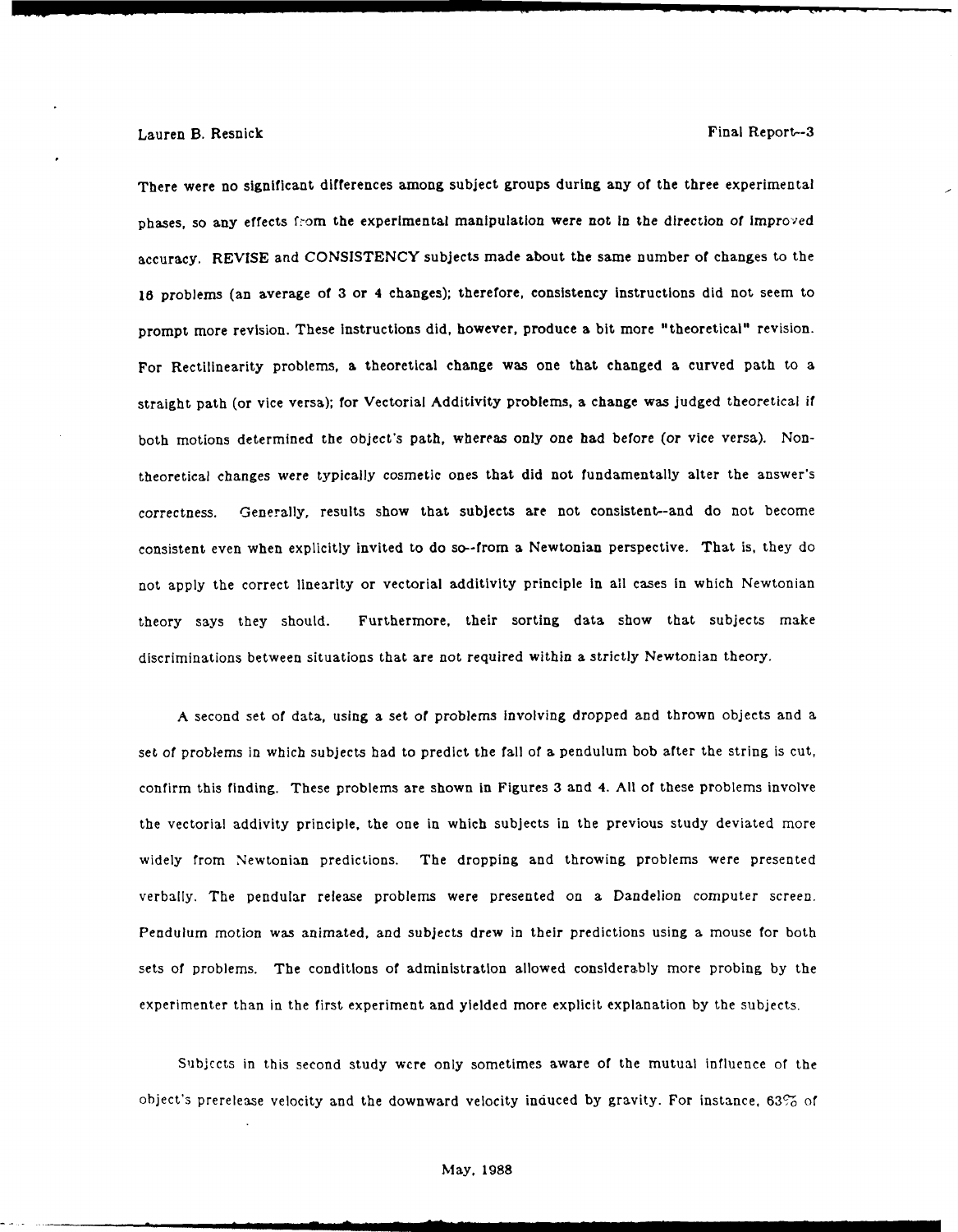#### Lauren B. Resnick Final Report--4

the subjects ignored the horizontal velocities of the walking-drop and train-drop situations and, instead, expressed the "straight-down belief."<sup>3</sup> However, none of these same subjects suggested that a laterally-thrown object (e.g., horizontal throw, upwards throw) would yield a straightdown trajectory. It is as if the passive horizontal motion of the object carried in the train-drop and walking-drop problems is not "owned" by the object; the horizontal component of motion vanishes once the object is released. In contrast, the thrown objects were sometimes thought to carry so much of their own horizontal velocity that the horizontal motion temporarily dominated the downward gravitational motion. Ninety percent of the subjects' initial horizontal-throw predictions involved purely horizontal motion before (in subjects' typical language) either (1) gravity overtook the "throw-force" or (2) the "throw-force" ran out of enough "steam" to begin falling. Although such notions were less dominant for the upwards-throw, about 50% of the subjects believed that the initial upward portion of the throw was unaffected by gravity's pull.

On the pendular-release tasks, subjects rarely predicted a straight-down trajectory for laterally moving pendulum bobs. When such trajectories were predicted, they seemed to be somewhat perceptually driven by the vertical position of the pendulum's string at position C. Some subjects thought that gravity dominates at that position, saying that it is the point of "neutralized forces" or "no motion." Aside from this particular position, subjects generally thought the bob's trajectories resulted from some sort of synergism between lateral and downward motions. Thus, most subjects did conceive of the pendulum bob as "owning" its own lateral velocity. However, the gravitational force and the object's initial velocity were not always properly (i.e., simultaneously) Integrated. Much depended on the particular position, speed, and direction of the pendulum's movement at the moment of cutting.

The results of both studies point to the hypothesis that our naive subjects make

*<sup>3</sup>***Most** of **these** subjects **asserted that the direction of the walker or train is irrelevant to the movement of the released** objects, which nrerely falls vertically beneath the **hand** that released it. Thus, this prediction is not necessarily the result of a "frame of reference" difficulty.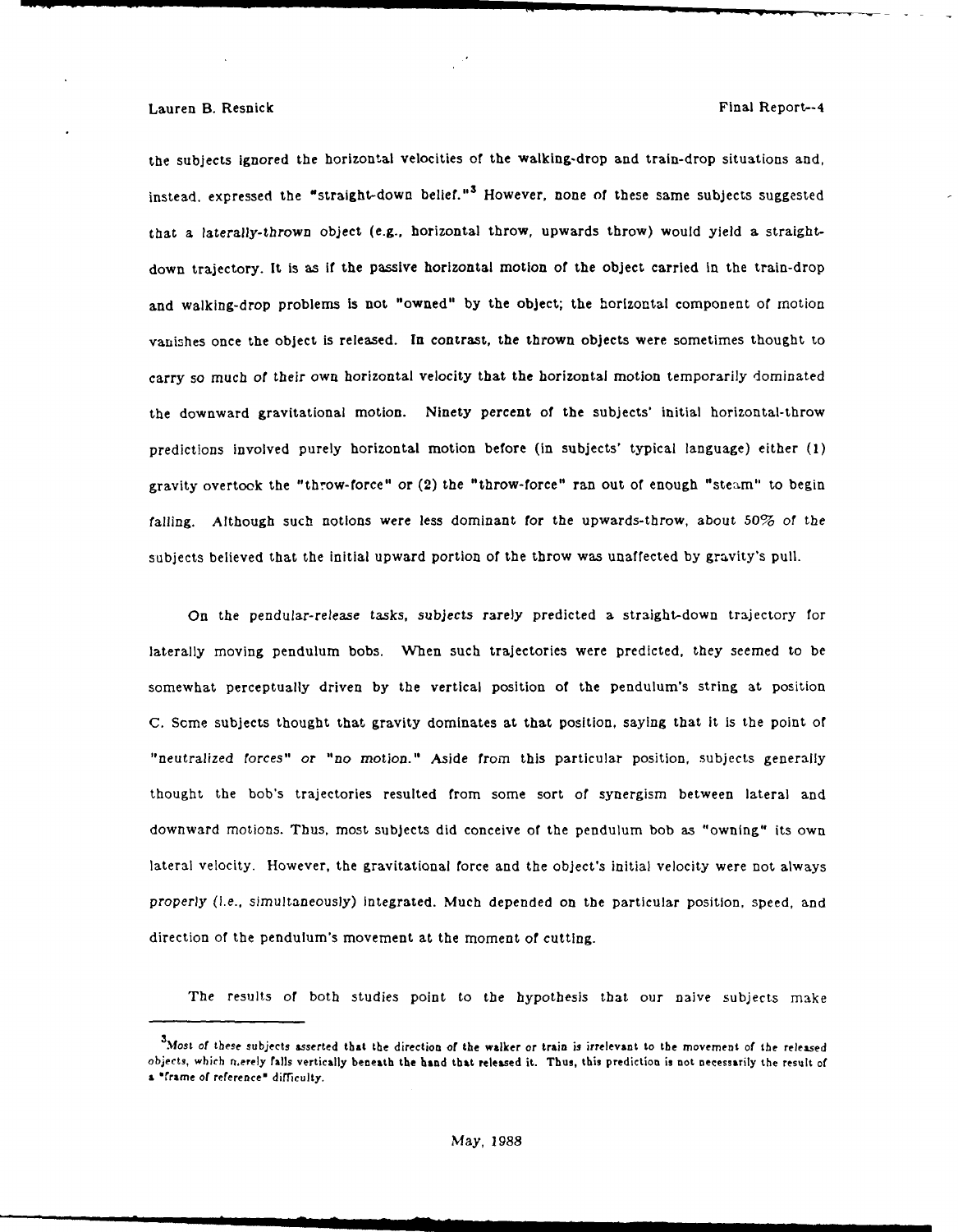discriminations about situations that produce more locally based predictions than does Newtonian theory. Whereas Newtonian theory needs only a few general principles to describe all the problem situations we have studied, our subjects need more because they believe that the way in which motions combine depends on certain qualities of the individuals' motions. Most striking is the fact that mztions can override each other under particular circumstances. These kinds of explanations suggest that subjects are thinking theoretically, but within much narrower spaces of implication than trained physicists. Other contradictions in their predictions, however, seem to derive from intrusions of knowledge sources other than the analysis of component motions. For instance, episodic memories (e.g., baseballs curve downward gradually) often substituted for more theoretical ideas about motion. And, occasionally, faulty perceptions drove inconsistent responding.

### **2. A Naive Mechanics Theory-Space**

Our data appear to fit the assumption that, for most of our college-age subjects, it is natural to decompose motion in terms of three components-upward, downward, and lateral. On the other hand, the subjects do not necessarily "add" the forces in the way that Newtonian physics does, and they do not necessarily represent individual motions in Newtonian-compatible terms. We show in the next several paragraphs the kind of knowledge that we think can account for our subjects' predictions.

Figure **5,** Panel A, shows the correct, Newtonian, knowledge of the three components of motion and their combination rules. According to this analysis, downward motion accelerates, is effective immediately upon release of the object, and never stops (until the object hits the ground). In situations that do not involve gravity, there is--technically--no direction of downwardness. However, naive subjects may determine a downward direction and then decide that there is no force and thus no acceleration. Lateral motion is seen to be constant. Like the downward motion, lateral motion is effective immediately and continues indefinitely. The same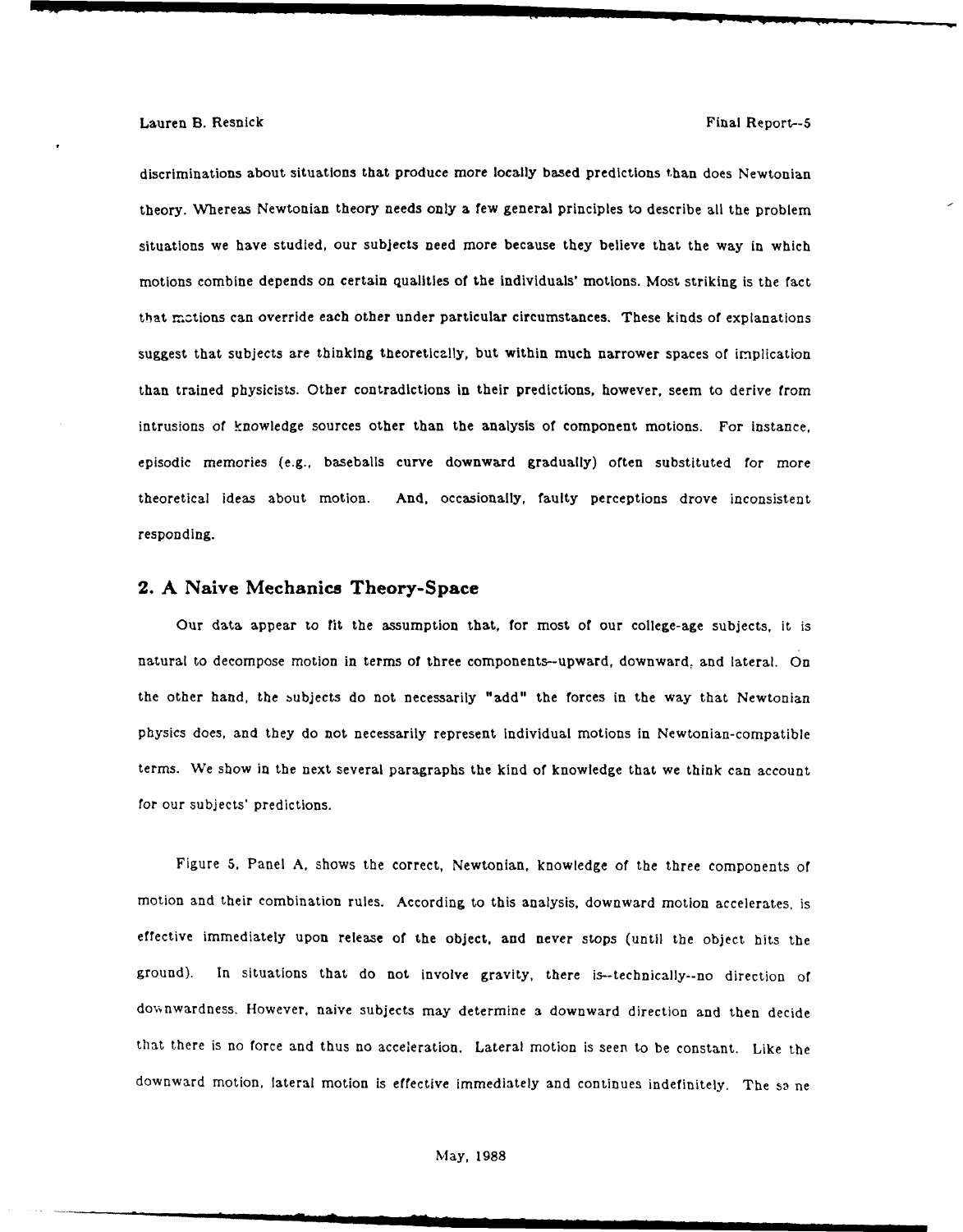#### Lauren B. Resnick Final Report--6

rules are true for the upward motion as well; it, too, would continue indefinitely if there were no opposing downward force (i.e., gravity). To make correct (although purely qualitative) trajectory predictions with this "theory of motion," it suffices to decide correctly whether the object is experiencing any upward or lateral motion at the moment just prior to its release and whether there is in the situation a gravity force that will Initiate a downward motion. One can then use a general rule for combining the relevant motion components.

Changes in knowledge about individual motions can produce the various non-Newtonian trajectories exhibited by our subjects. Figure **5,** Panels B, **C,** and D, provide some examples. Panel B shows a knowledge base with only one change from the Newtonian--the downward motion is thought to be constant. For an object that Is released from a moving body (e.g., train, plane, person), this change alone will produce a trajectory that is straight and angled out from the point of release, as shown in the figure. Such predictions occur frequently in our data.

Panel C shows a knowledge base in which downward motion is not effective immediately but enters suddenly after a time lag. Gravity becomes effective only when lateral speed decreases to zero. This version of the knowledge base incorporates an impetus-like view of lateral motion (it is gradually "used up") together with the idea that lateral mo-ion overrides gravity-produced motion. This knowledge base will result in a "road-runner" type of trajectory for moving drop problems, one in which the object first travels horizontally, thea abruptly falls vertically, producing a **90** degree angle at the point of change.

Panel D, shows a small variation on the knowledge in Panel C. The downward motion is now believed to become effective gradually. Everything else stays the same. This conception produces a kind of modified road runner trajectory in which there is a small period of curvature between the horizontal and vertical parts of the trajectory. This same knowledge pattern will produce a frequently observed trajectory for upward throw problems, a trajectory in which the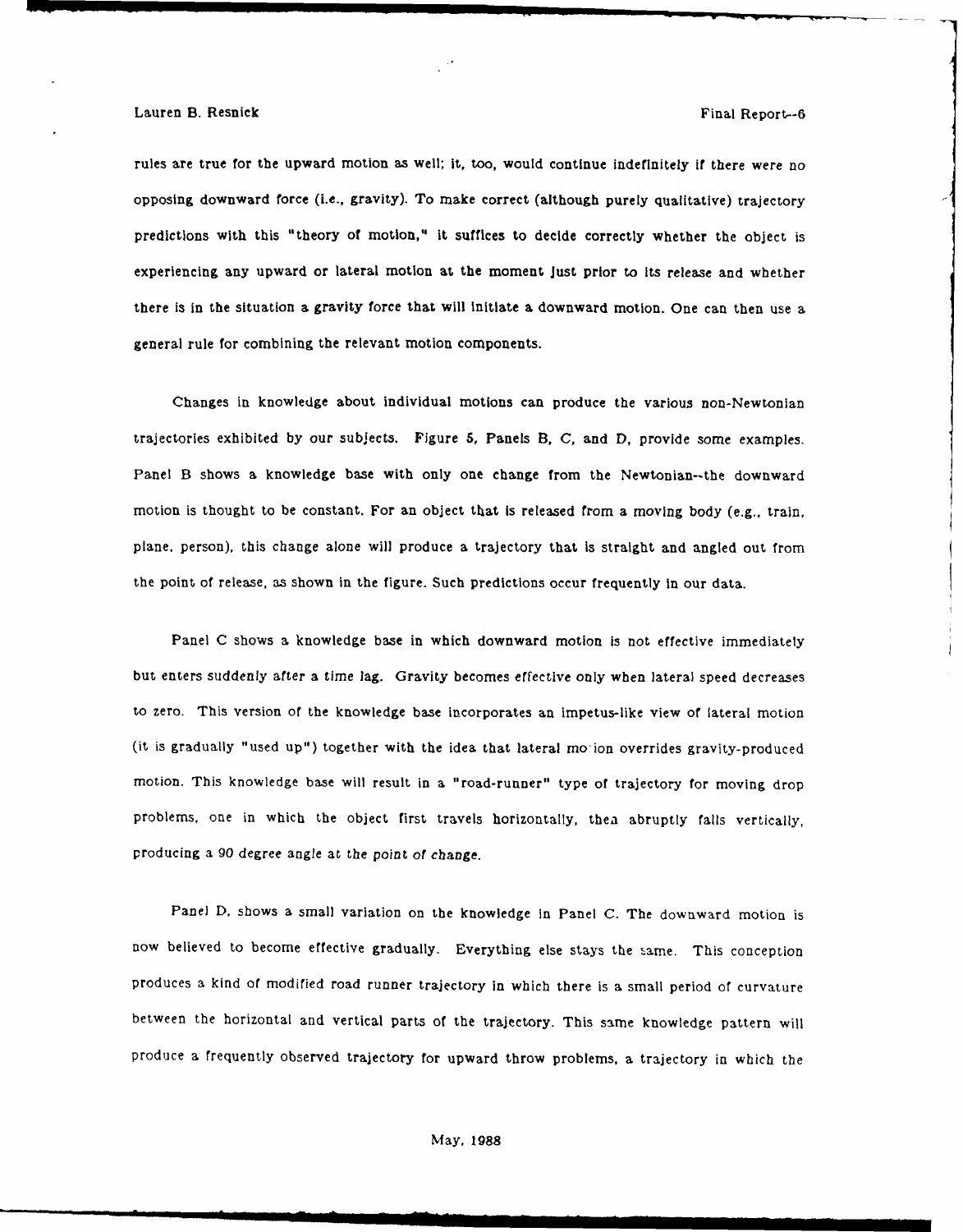object arcs upward, but then curves downward and lands after **a** purely vertical fall.

The impact of these analyses is that our physics-naive subjects appear to have more consistent theories than initially thought. While they are inconsistent according to strict Newtonian criteria, most subjects are consistent within the terms of their own particular knowledge pattern. The consistency Is not absolute, however; there are still intrusions of episodic and perceptual knowledge.

#### **3. Restructuring from Feedback**

To the extent that an Individual's knowledge of a domain is based on a finite set of principles that are used to constrain predictions In many different specific situations, feedback about predictions in any specific situation ought to produce both local and more general effects. This is because contradiction of any specific prediction should cause a questioning of the principles that produced the prediction; to the extent that the representation of principles changes, predictions for other situations should change as well. We have conducted research examining spread of implication under two kinds of feedback: **(1)** purely empirical feedback in which subjects are shown the actual (Newtonian) trajectory **of** an object compared with their own prediction; (2) analogical feedback in which subjects are shown the actual trajectory of an object in a theoretically analogous situation. In the second case, subjects are sometimes left to their own devices for deciding which situations are analogous and are sometimes given additional feedback concerning which situations are analogous to one another.

The studies have used the same two sets of problems shown in Figures 3 and 4--that is, a set of simple dropping and throwing problems and a set of pendulum release problems. Each release position for the pendulum is analogous--in terms of the motions that will combine to produce the object's trajectory after release--to one of the dropping/throwing problems. The analogies are shown in Figure 6.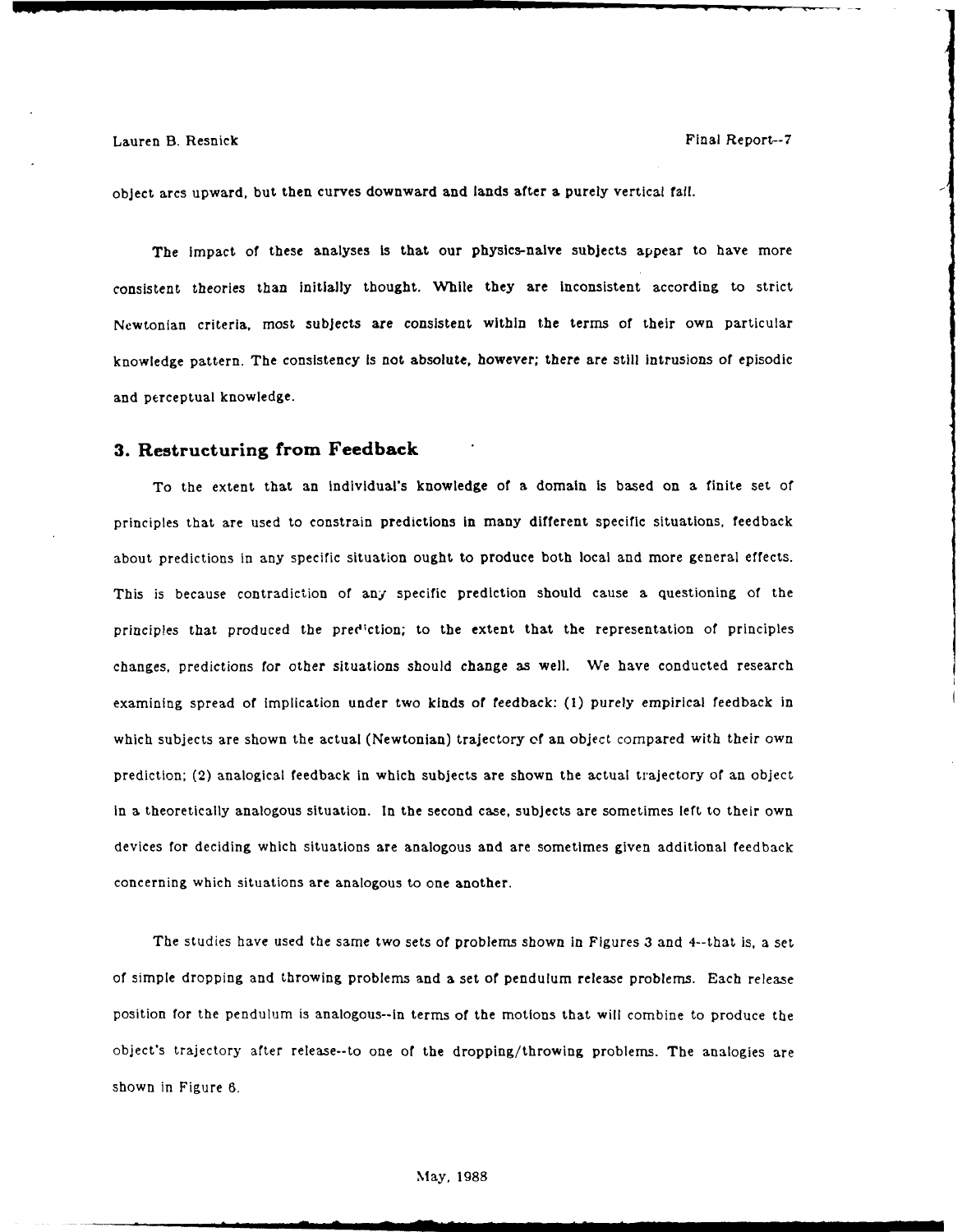In the first set of studies, subjects' predictions and explanations for the dropping/throwing problems and the pendulum-release problems were first collected. Subjects were then given Individual feedback on their pendulum predictions via a computer display showing the subject's original prediction superimposed upon the correct prediction. Feedback was given position-byposition, beginning with a cut at position B with the pendulum swinging right, and continuing with cuts at C and D of the rightward swing, at E, then at D, C, and B of the leftward swing, and finally at A. After each item of feedback, the subjects were asked what they thought accounted for the difference between their original prediction and the feedback and also whether they would now like to correct any of their earlier predictions on any of the other tasks. This invitation to correct earlier predictions (prior to explicit feedback on those predictions) permitted us to determine whether any reinterpretation that individuals made was purely local or produced implications for other situations as well.

Our major interest Is in how and when (i.e., spontaneously or in response to the experimenter's explicit request) predictions were revised as a result of feedback concerning pendulum trajectories. A first observation Is that most subjects used the symmetrical nature of the pendulum to make correct predictions for positions symmetrical to a position for which feedback had just been provided. For example, **85%** of participants spontaneously corrected their predictions for D-left after receiving feedback on B-right. Overall, more than **90%** of possible symmetry-based corrections were made spontaneously. This use of symmetry provides some evidence that subjects conceived of the pendulum as a *8ayterm.* However, it does not tell us whether they were really reasoning in a principled way from one position to another or were only looking for obvious analogies of position, where "the same" prediction could be made.

We can obtain an initial answer to this question by examining spontaneous changes that were not purely symmetrical. There were few such revisions, usually to positions that would come immediately next in the sequence of cuts (e.g., C-right changed after feedback on B-right).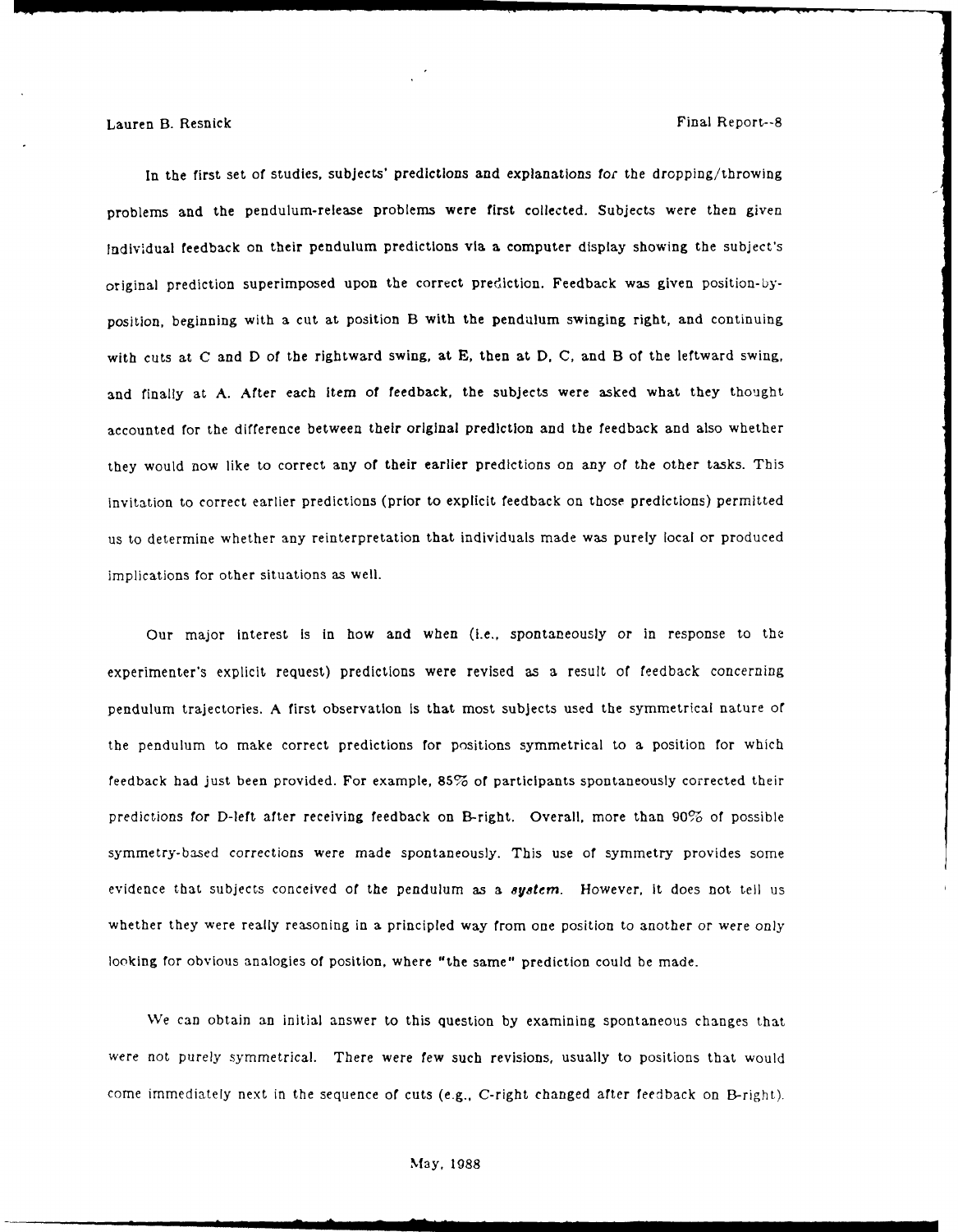#### Lauren B. Resnick Final Report--9

These changes typically eliminated rectilinear predictions (makine **I\*** next position's trajectory curve as did the one on which feedback had just been given) and eliminated overtly impetus-like features (e.g., following the curved trajectory of the swing for a while, even when there was no upward motion prior to the cut). Examining the protocols for clues to the reasons that these changes were made suggests that participants were often *not* reasoning about underlying motions or forces; rather, they were importing trajectory features from one position to the next. For virtually all subjects, the most surprising aspect of feedback was learning that, at position **E,** the pendulum bob would fall straight down. But when asked, subjects were successful in developing an explanation of why this was so. This reasoning led them to recognize that there is an instant in which there is no motion in the pendulum. For a few subjects, this realization seemed to provoke some rethinking of pendular dynamics. However, the data from this experiment did not allow us to explore in detail the nature *of these* changes.

At the conclusion of pendulum feedback, participants were asked if they wished to change their predictions for any of the dropping/throwing problems. Less than 20% of the incorrect predictions were altered, and only half of these changes were "theoretical," according to the criteria described for the consistency studies. The results suggest that most subjects used empirical feedback In a relatively superficial way--Importing features of trajectories from one pendulum position to another, especially when supported by the symmetrical organization of the pendulum. Further, almost no transfer to the dropping and throwing problems was observed, which suggests either that participants did not recognize the analogy between them and the pendulum situation or that revizions in pendulum predictions were not based on a revision of general principles of the domain. Finally, the nature of the situation was not one that actively demanded revision, and many subjects may have been more disinterested than unable to think through a theory of motion.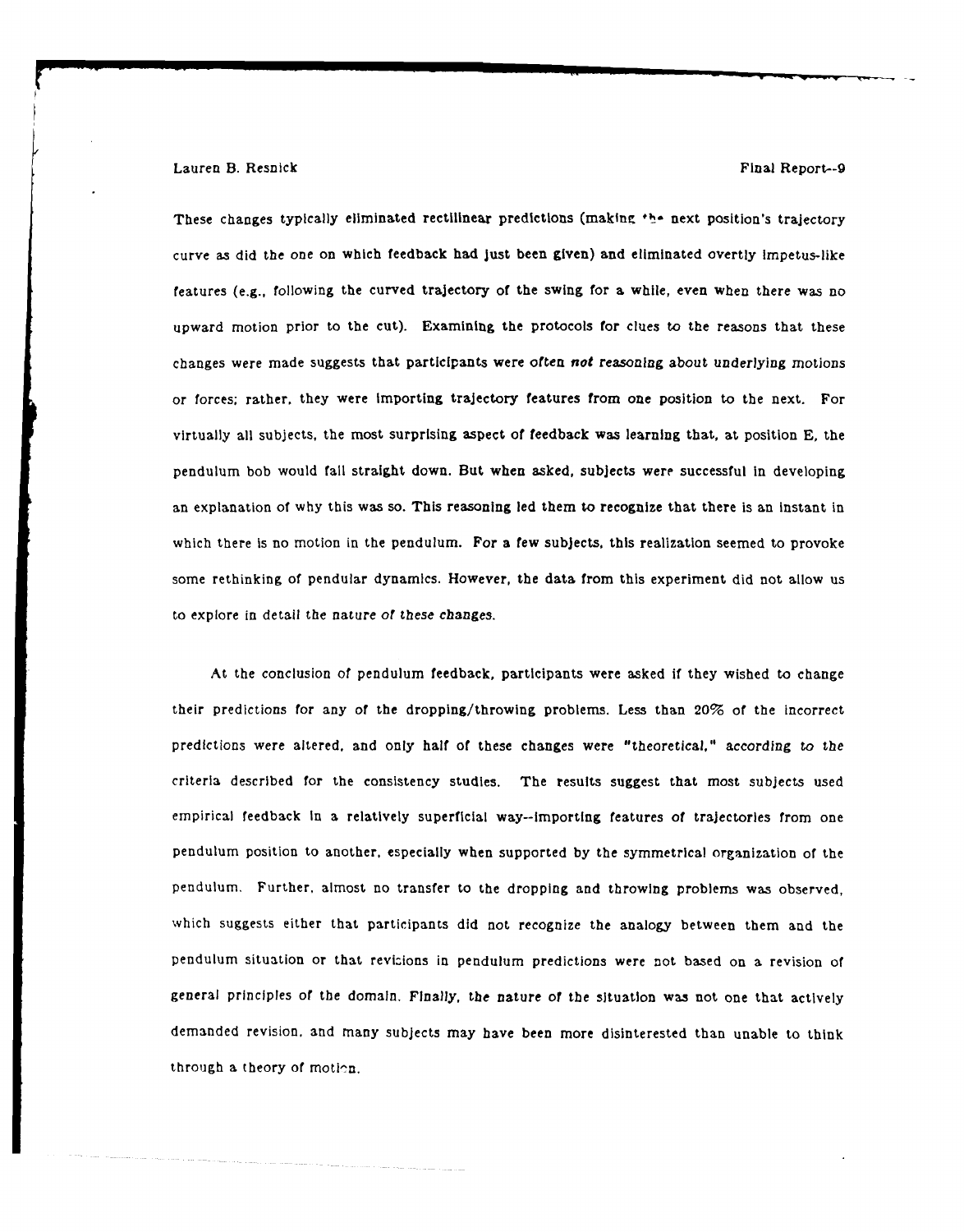Lauren B. Resnick Final Report--10

## **4. Conclusion and Continuing Work**

The results of these studies Invite continuing investigation both **of** the structure of naive representations and of the conditiuns and processes of restructuring. Subjects appear to have organized ideas about how forces and motions combine, but they make distinctions among situations that would not be needed within Newtonian theory. Further research is needed to uncover the sources of these distinctions and to determine whether they reflect an underlying set of principles that are theoretically well formed yet contradictory to Newtonian theory. With respect to provoked restructuring, our data show only rather surface changes as the result of the empirical and analogical feedback provided. The conditions of the studies reported did not allow us to decide whether this kind of feedback Is fundamentally *inadequate* to provoke restructuring or whether subjects were simply not motivated to think about the Implications of the data provided as feedback. Additlonal studies to distinguish between these possibilities are being conducted as part of N0014-85-K-0337, "Conceptual Change In Problem Solving and Learning," of which Lauren B. Resnick and Stellan Ohlsson are principal Investigators.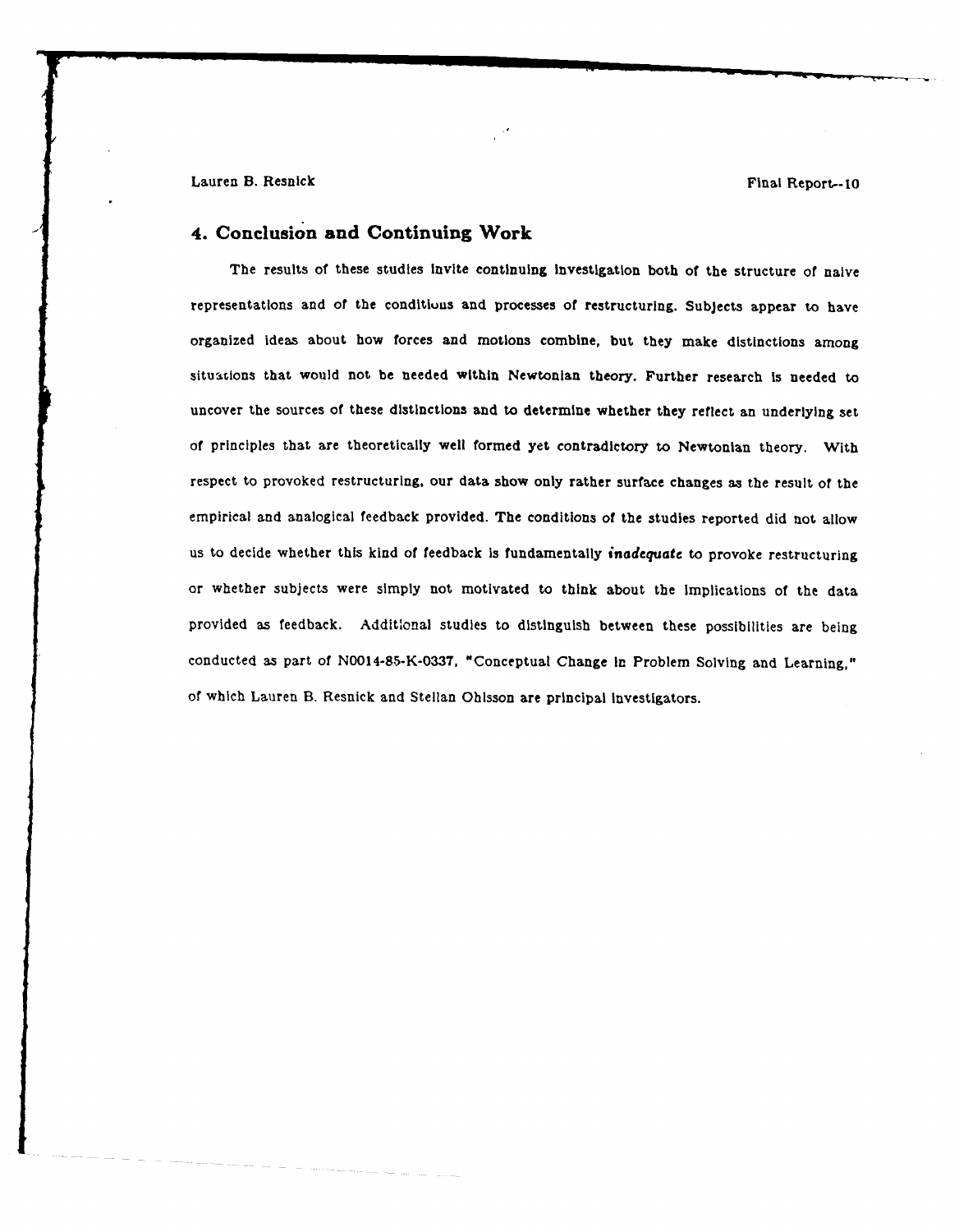Figure 1 Rectilinearity Proplems



HOSE

This is a hollow, curved metal rube, which you are looking down upon as if lies flat on the ground. A bullet is shot into the tune at the end indicated, and then unoots out the other end. Oraw the path that the bullet takes atter if leaves the tube, to the end of the page.

 $\mathbf{I}$ 

Here you are looking down upon a coiled rarden nose. Lytr on the ground, Sumeone suddenly turns the water on tull blast. Assuming that the nose itself remains potioniess. draw the path that the water will take arter it leaves the hose.



PINEALL



You are making a mayie involving a high-speed mecorcycle<br>chase scene. At one point, a motorcycle will be going<br>around the curve (as shown) at a high speed, and will<br>contain the contract in the speed of the speed and the afound the curve (as shown) at a high speed, and will<br>crass into a presumably unempected barricade: a low<br>vali. Even though you will be using stunt people, you<br>need to set up a sarety met to catch the driver when he<br>files

you are looking down on a pinbail machine, a pinbail A. nac in very rapidly. Asowming the mochine ton't  $19$ tilted, which of the five spots-a, S, C, D, or E-is moot likely to be hit first? Draw the path that the pinbail takes to the spot that you answered it would hit first.

 $\text{CIRCLL} \text{ OR} \text{L} \text{ = } \text{A} \text{ = } \text{A} \text{ = } \text{C} \text{ = } \text{A} \text{ = } \text{A} \text{ = } \text{A} \text{ = } \text{A} \text{ = } \text{A} \text{ = } \text{A} \text{ = } \text{A} \text{ = } \text{A} \text{ = } \text{A} \text{ = } \text{A} \text{ = } \text{A} \text{ = } \text{A} \text{ = } \text{A} \text{ = } \text{A} \text{ = } \text{A} \text{ = } \text{A} \text{ = } \text{A} \text$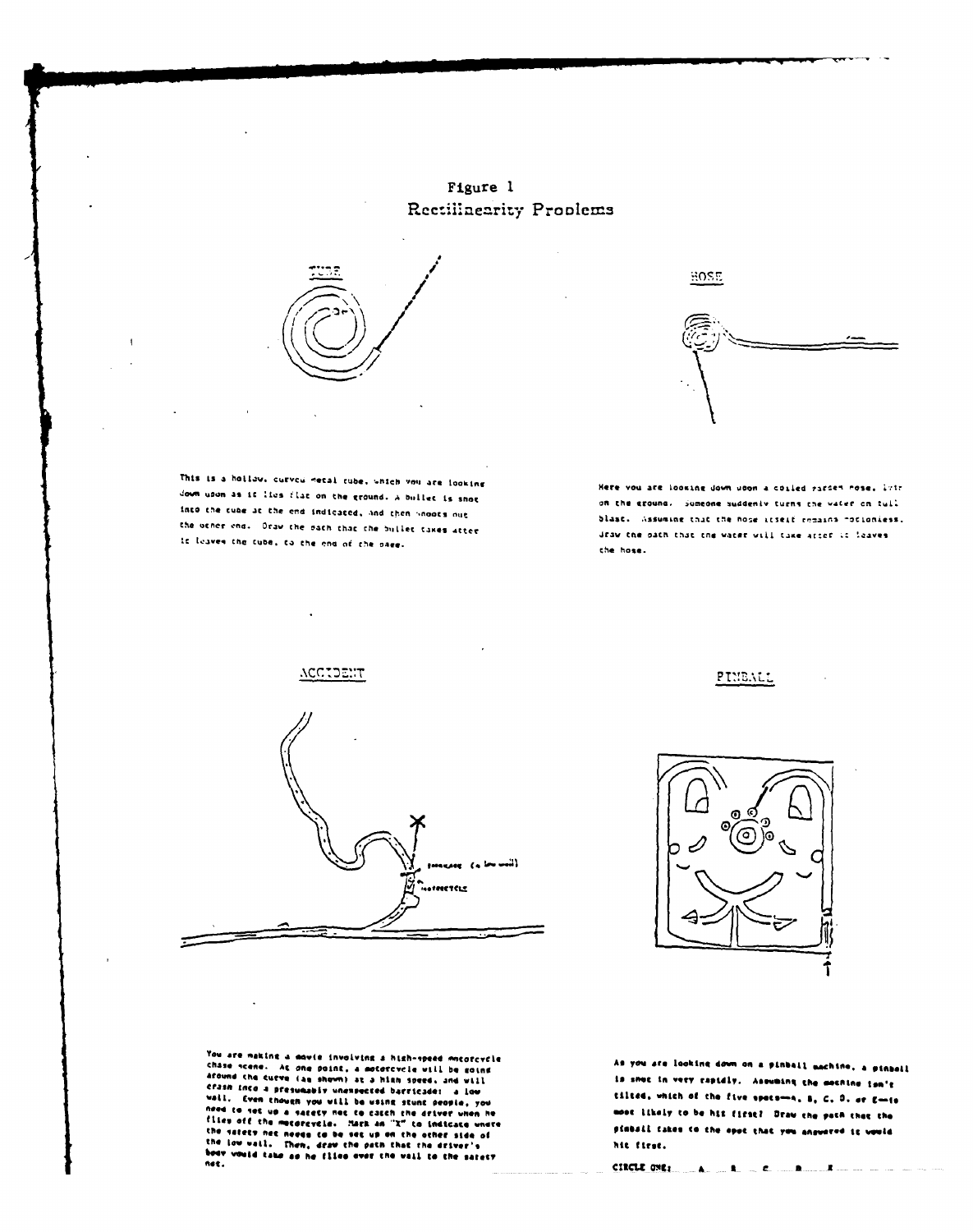

 $\frac{1}{2}$ 



 $\mathcal{L}_{\mathcal{A}}$ 

 $\mathbb{R}^{\frac{1}{2}}$ 





In this disersm, you are looking down at a screetcar which is coastine slowly slowe the track. At the oping indicated in the diagram, the tracks have been removed and the streetcar derails. Draw the streetcar's parn after to leaves the track at deratizent.

 $\sim$ 







At Wole 6 of the miniature soif course, a person is<br>about to putt his second shot. Mis bail is at the<br>location indicated in the diagram. He is about to<br>put the soliball in the direction shown by the artow,<br>person snows whe

CREEK



 $\ddot{\phantom{a}}$ 

You are looking down upon a very sluggish crees, unich is megniering through some side-winger type bends. If the "creek" suddenly ended at the point shown but the unter could somehow keep gothe, where would it continual Draw che water's path from the "END" of the crees to the edge of the page.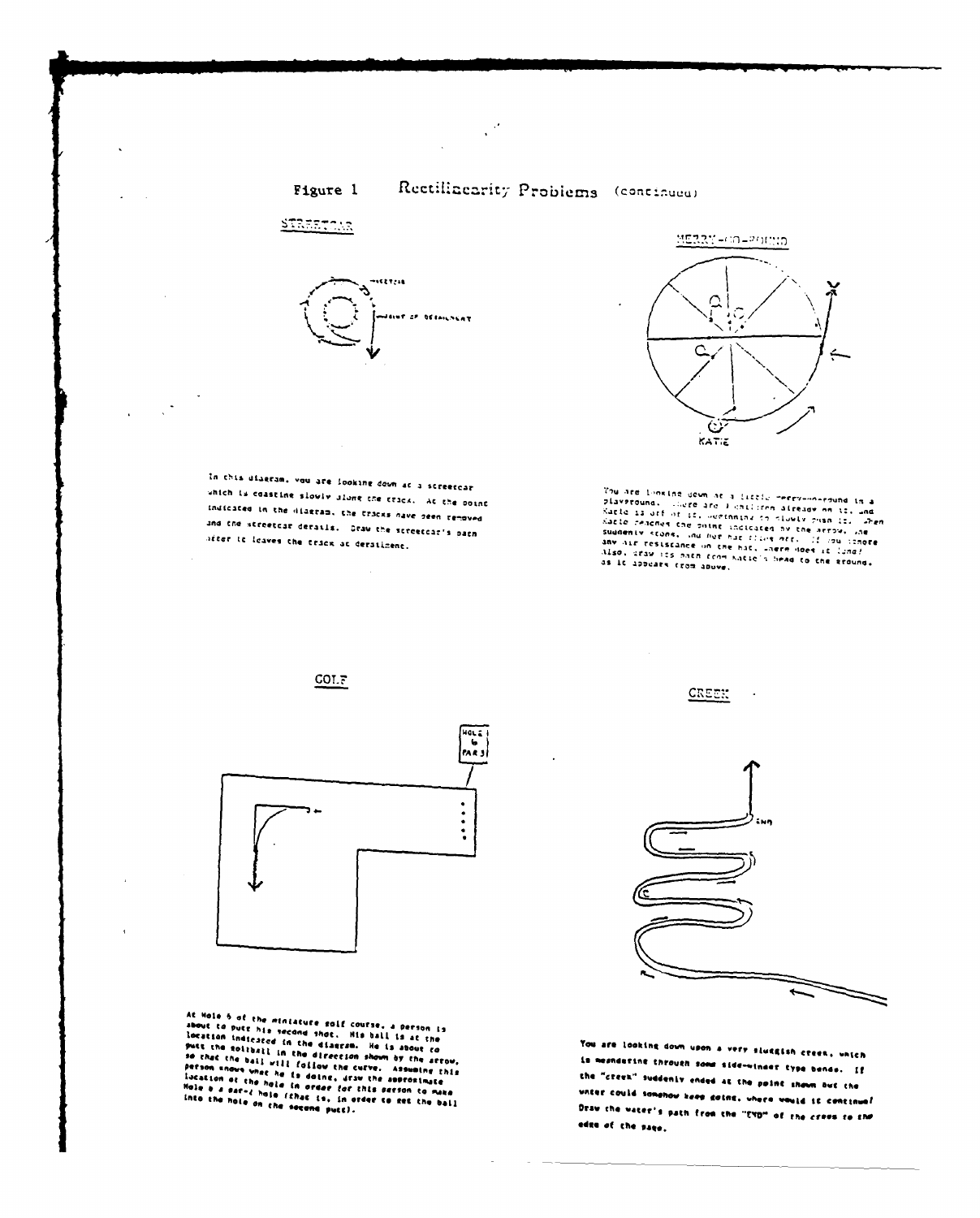Figure 2 Vectorial Additivity Problems



JET Χ canuun

Here you are, walking along slowly with constant speed, holding a ball outscretched in your hand. At the point shown in the picture. you drop the bail. Draw its path to the ground, and draw where you would be in relation to the ball when it hits the ground. You keep waiking the unals time.

A jet is flying along very rapidly at a constant speed. A jet is invine along very rapidly at a constant speed.<br>Carrying a bonb. It releases the bond at the listene of the linear<br>it is at the place shown in the picture. Oraw tre<br>location of where the bond in target is on the st target, and the location of the inc when the bumb hits the ground.



You are looking down upon some Indian canoes, one of which is modeed to the bank of the river while the other three are moving rapidly downstream. Which of the three<br>canoes--A, B, or C---nould toss a tlaming rock directly stdewave at the locations where they presently are in the diagram, in order to successfully attack the moored,<br>the diagram, in order to successfully attack the moored,<br>enemy cancel I grant from the moving cance to the moored cance, and draw the locacion of the moving canoe (the one that has tossed the rock) when the rock hits the enemy canoe. CIRCLE ONE:  $\bullet$   $\bullet$  $\ddot{ }$ 

MARTIANS



You are looking down upon a tiying saucer unich is leisurely Coasting at a constant speed through deep space, in the direction indicated. When the flying saucer reaches the spot where it is at in the disgram. the Martians inside throw some garnage out of the duck labeled in the picture. Draw where the garbase goes after it leaves the flying saucer (mark it with an "X").

CANOES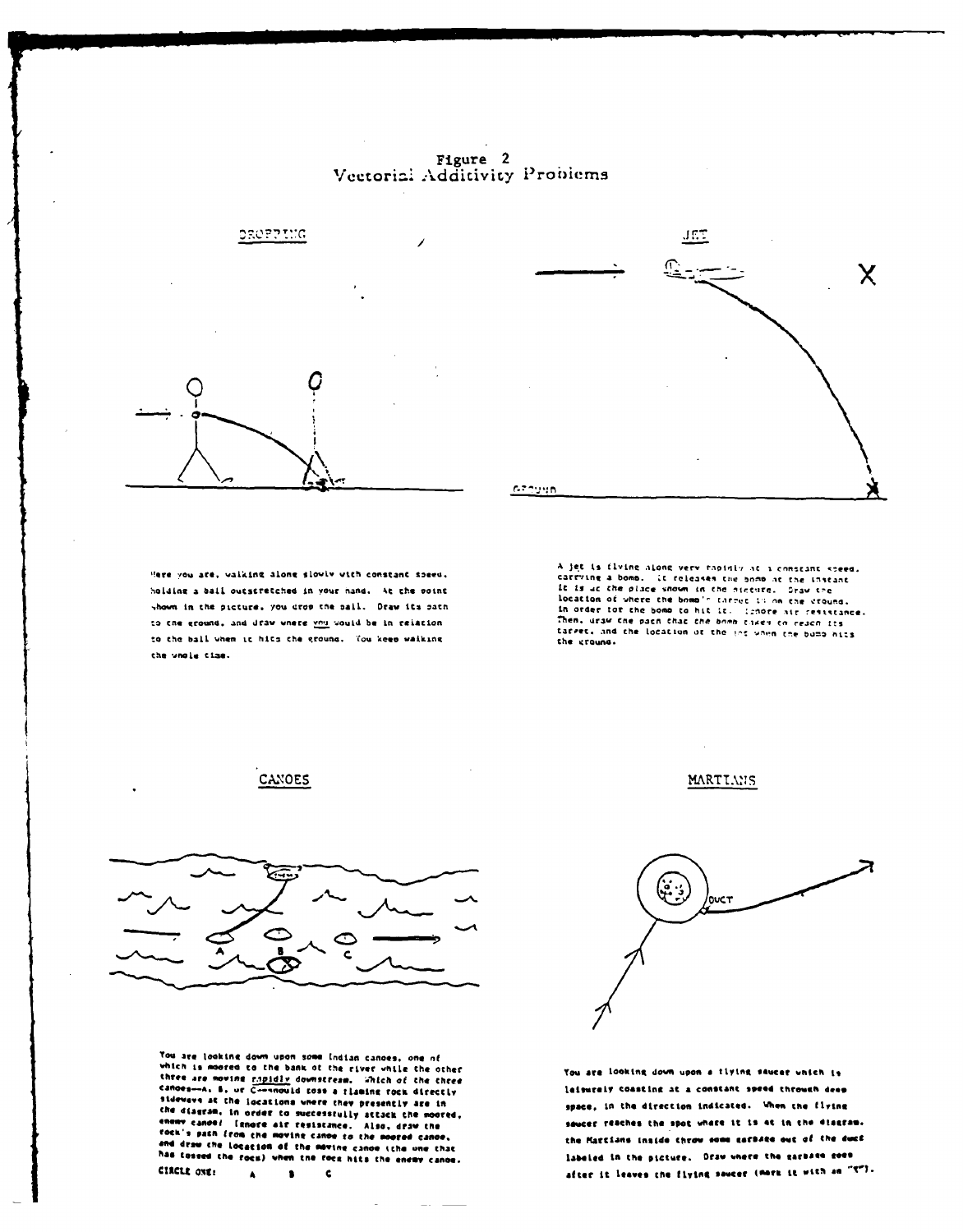

A cooket is moving along slowly sideways in deep space,<br>with its engine oft, trop point A to moint B. (t is not near any bianets or other outside torces. Its entine fires a ouvertui blast at point I for two seconds, causing<br>the rocket to travel from point 3 to some point C. Draw in the shape of the path from 8 to C. (Show your best care shape of the path from 8 to C. (Show your best Then, draw the path rrom point C (after the engine is turned off).



An incentous burglar has just been released from a helicopter ering directly overhead in the picture. When he is ac the location shown in the diagram, he activates the propulsion device around his waist. He intends to land on one of the ledges of the high-rise apartment building. Which one does he Land on? Deaw his pach co the ledge.



The diagram thous the side view of a cliff. The top of the cilff is perfectly smooth, and a metal sail is rolling along it were rightly with constant scree. Where would the bail land on the ground! Otaw its bath.

PUCK



The apparatus shown in the diacram is an air hose, which The case of the same a large divided by the second are not all the case of the same and the case of the case of the case of the case of the same case of the same case of the same case of the same case of the same case of t weak bursts of air. Yout opponent has just set the such slowly into movement in the direction indicates by the action. If you deliver an alt burst in interest with the same of the same were the point where the paint where the path until the edge of the table.

#### Vectorial Additivity Problems (continued) Figure 2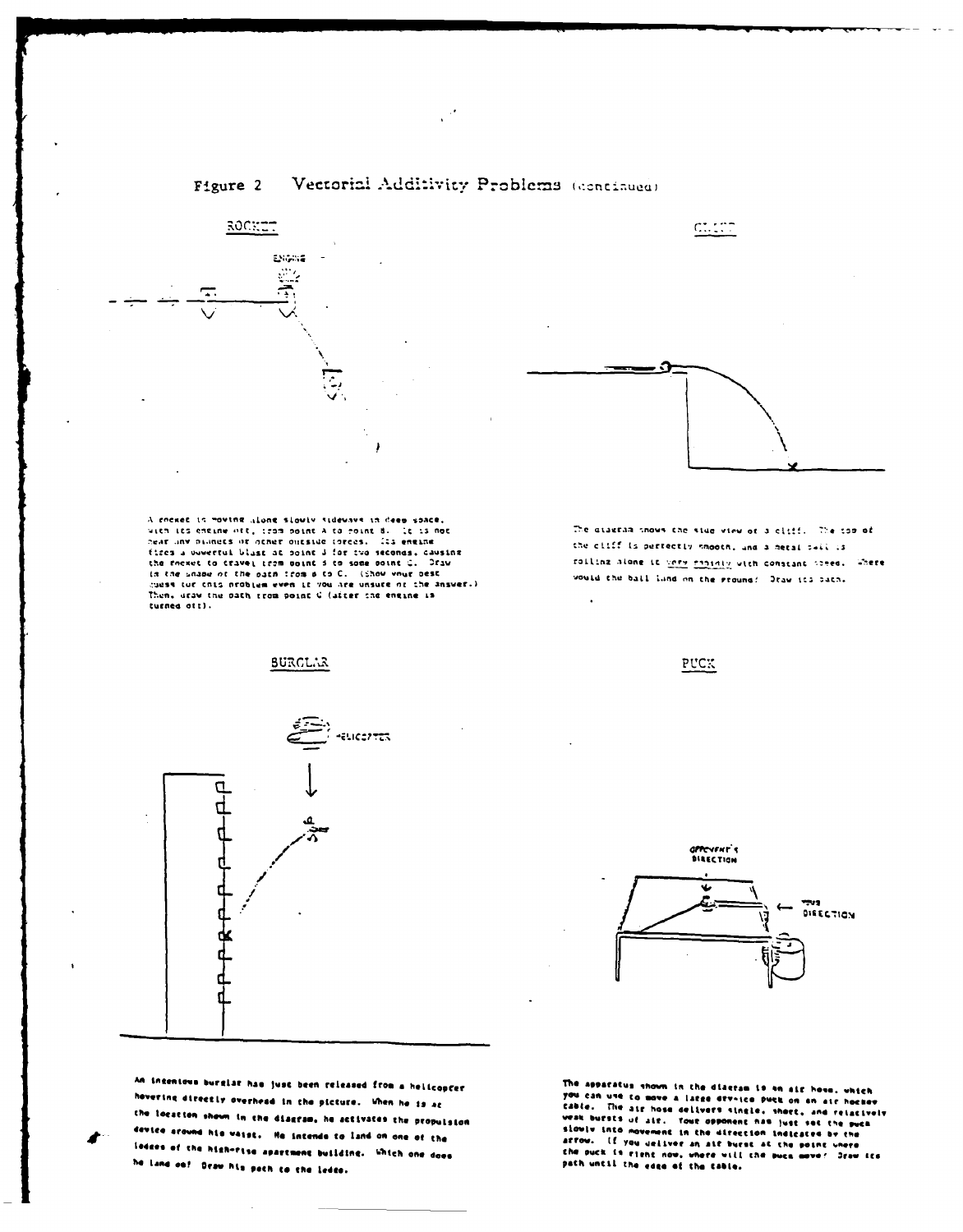Figure 3 Dropping and Throwing Problems.

#### Instructions:

For each of the following descriptions, feel free to utilize the provided pencil and paper to draw the following motions or to assist you in getting your thoughts together. However, please remember to describe verbally (out loud) everything that you draw or write. As before, you are welcome to change any of your descriptions and predictions, for any situations, whenever you'd like

In each of the following situations, you may consider effects of wind-resistance and air-flow to be negligible. (That is, **you** may ignore them, if you so wish.)

*/*

#### Standlng-Drop

Please describe, as completely and accurately as you can, the motion **of** a heavy object **that** has been dropped off a cliff by a standing person. (Assume that the person holds the object out over the cliffs edge and releases it.) include every type and level of description (e & **,** temporal, positional, physical, general, specific, quantitative) that occur to you. Finally, in the space below, please provide a drawing of whatever you think the motion would look like.

#### Walking-Drop

Please describe, as completely and accurately as you can, the motion of a heavy object that has been drcpped **off** a cliff **by** a man who is briskly walking parallel to it. (Assume that the man is holding the object out to his side. in an outstretched arm, and over the edge of the cliff, when he releases it.) include eyery type and level of description (e.g., temporal, positional, physical, general, specific, quantitative) that occur to you. Finally, in the space below, please provide a drawing of whatever you think the motion would look like.

#### Monorail-Drop

Please describe, as completely and accurately **as** you can, the motion of a heavy object that, has been dropped out of the window of a quickly moving monorail (a highly elevated train). Include every type and level of description (e.g., temporal, positional, physical, general, specific, quantitative) that occur to you. Finally, in the space below, please provide a drawing of whatever you think the motion would look like.

#### Generic-Throw

Please describe, as completely and accurately as you can, the motion of a heavy object that has been thrown Include every type and level of description (e **g.,** temporal, positional, physical, general, specific, quantitative) that occur to you. Finally, in the space below, please provide a drawing of whatever you think the motion would **look** like.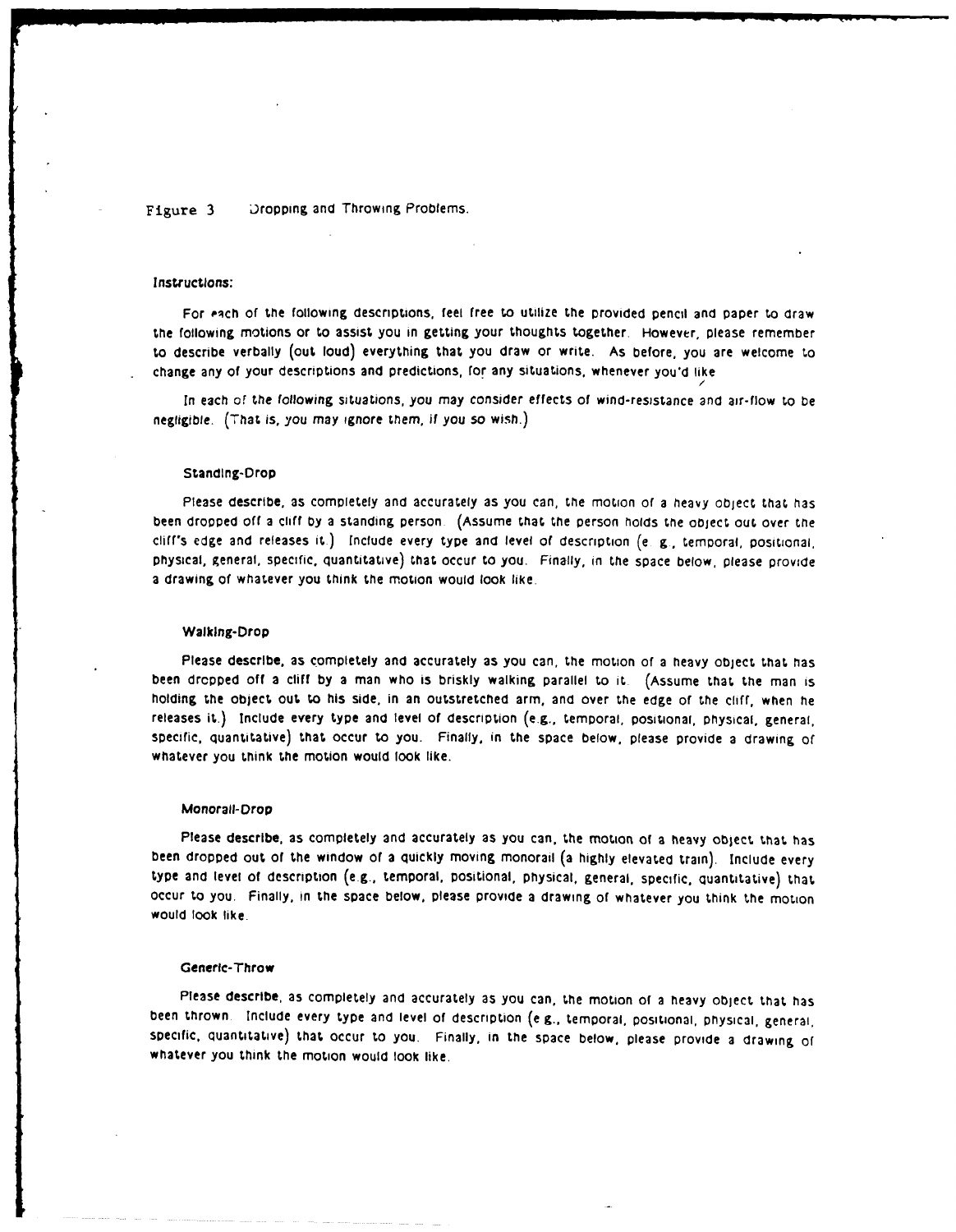## Figure 3, continued

#### Straight-Up-Throw

Please describe, as completely and accurately as you can, the motion of a heavy object that has been thrown (exactly) straight upwards. Include every type and level of description. (e.g., temporal, positional, physical, general, specific, quantitative) that occur to you. Finally, in the space below, please provide a drawing of whatever you think the motion would look like.

#### Horizontal-Throw

Please describe, as completely and accurately as you can, the motion of a heavy object that has been thrown (from a cliff) exactly horizontally (i.e., straight outwards). Include every type and level of description (e.g., temporal, positional, physical, general, specific, quantitative) that occur to you. Finally, in the space below, please provide a drawing **of** whatever you think the motion would look like

#### Upwards-Throw

Please describe, as completely and accurately as you can, the motion of a heavy object that has been thrown (from a cliff) upwards, but not straight upwards. Include every type and level of description (e.g., temporal, positional, physical, general, specific, quantitative) that occur to you. Finally, in the space below, please provide a drawing of whatever you think the motion would **look** like.

#### Stralght-Dow n-Throw

Please describe, as completely and accurately as you can, the motion of a heavy object that has been thrown (exactly) straight downwards. Include every type and level of description (e.g., temporal. positional, physical, general, specific, quantitative) that occur to you. Finally, in the space below. please provide a drawing **of** whatever you think the motion would look like.

#### Downwards-Throw

Please describe, as completely and accurately as you can, the motion of a heavy object that has been thrown (from a cliff) downwards, but not straight downwards. Include every type and level of description (e.g., temporal, positional, physical, general, specific, .quantitative) that occur to you. Finally. in the space below, please provide a drawing of whatever you think the motion would **took** like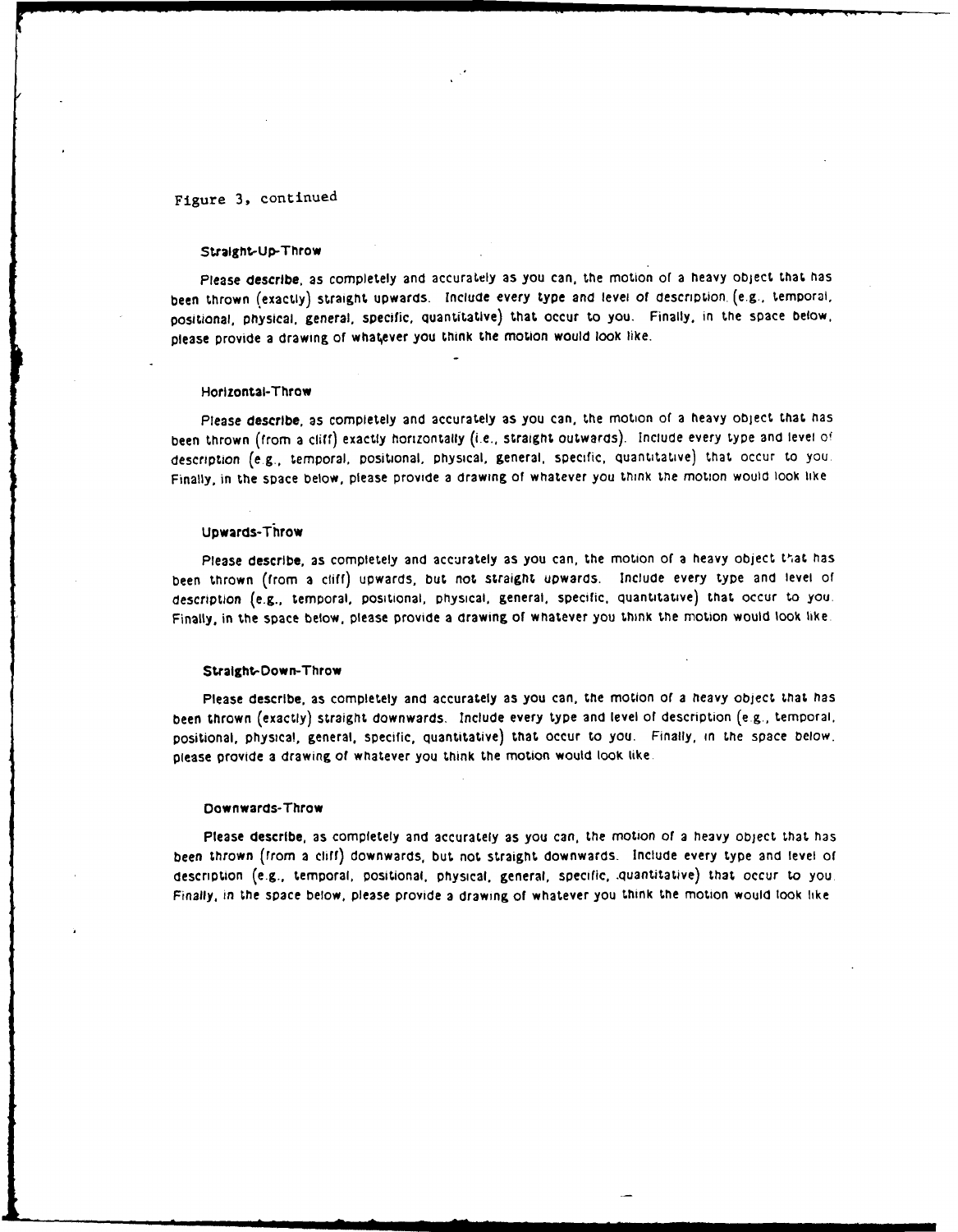Figure 4 Pendular Release Problems.

#### Instructions:

In each of the following tasks, you will be asked to make predictions about what happens **to** a swinging pendulum's (heavy) bob when the string that supports it breaks. In addition, you'll be asked to "think aloud" -- to explain why you think the predictions that you provide are appropriate and accurate.

Before each prediction, you'll get to see **the** pendulum swinging several times, then stop at the position that the bob would be released. From this release point, you'll be asked to "draw" the path of the pendulum's bob (by using a series of connected dots) on the computer screen. **(By** the end of the experimental session, you'll have received feedback on both your paths and your explanations.)

At any time during this experiment, you may change your mind about either a path that **you've** drawn or an explanation that you've provided. At your slightest whim, you can return to any problem. at any time, to have another look at it **-** just ask the experimenter.

<Because this session is audio-taped, please take care to **(1)** say the name **of** whatever you're describing or pointing at and (2) refer to each problem by a unique name (for instance, you might call  $B->$   $B$ -right<sup>\*</sup> $)$  $>$ 

You can imagine that the pendulum is about a yard (one meter) in length, and that the bottom **of** the screen represents the ground. Furthermore, in each of the following situations, you may consider effects of wind-resistance and air-flow to be negligible (That is, you may ignore them, **if** you so wish.)

#### Sample Problems:

#### B->

The pendulum is swinging in an **arc** between **A** and **E.** During a swing toward the RIGHT, at position B, the string breaks and the bob is suddenly released. Using the mouse, please draw the path (from the release-point to the bottom of the screen) that the bob will **follow** after the string breaks. Please describe the path **(by** thinking aloud) as accurately as possible, and then explain how you decided what the drawing should look like.

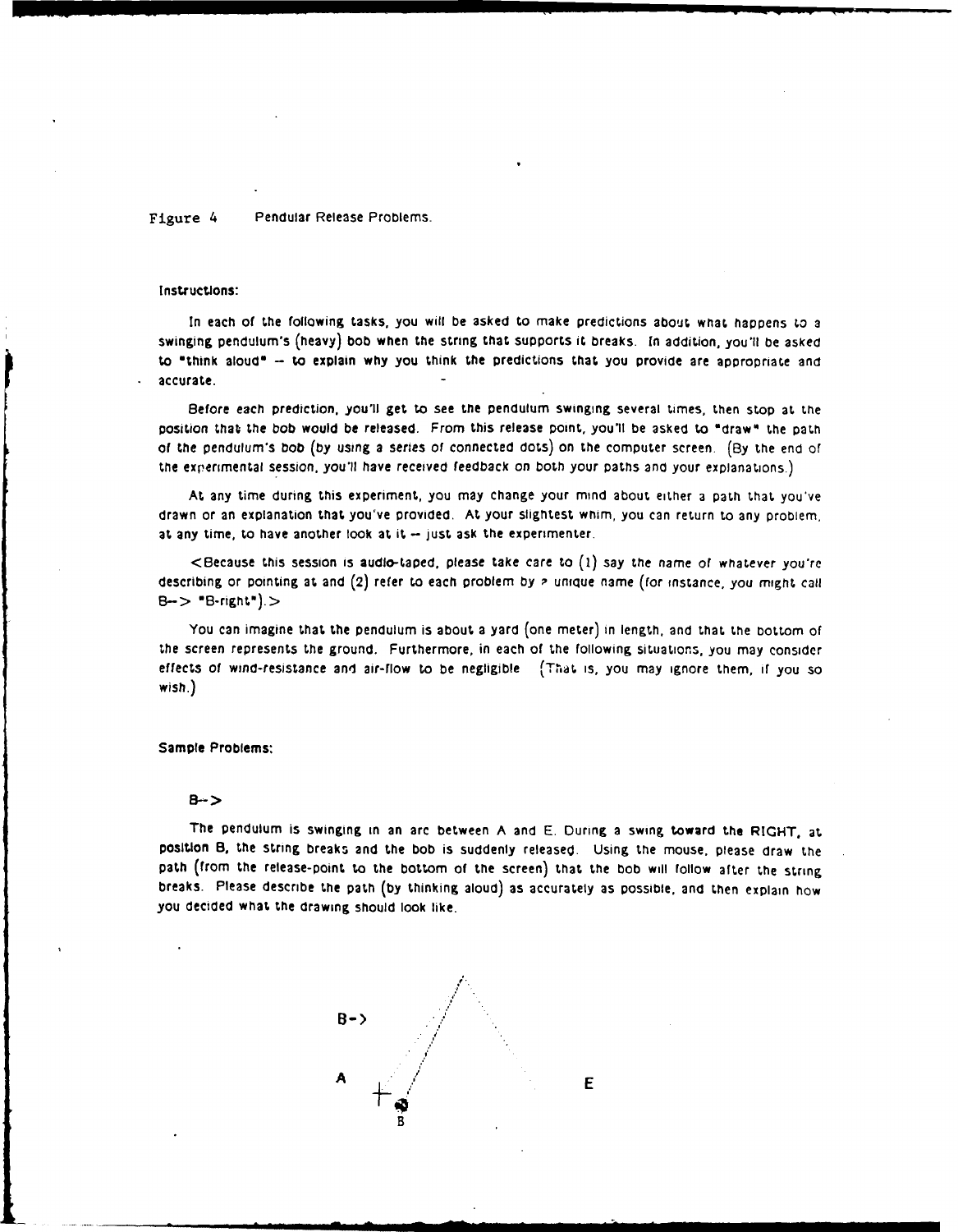#### Figure 4, continued

#### **C->**

The pendulum is swinging in an arc between **A** and **E.** During a swing toward the RIGHT, **at** position **C,** tle string breaks and the bob is suddenly released. Using the mouse, please draw the path (from the release-point to the bottom **of** the screen) that the bob will follow after the string breaks. Please describe the path **(by** thinking aloud) as accurately as possible, and then explain "10w you decided what the drawing should look like.



#### **A**

The pendulum is swinging in an arc between **A** and **E.** While the bob Is **AT** position **A.** the string breaks and the bob is suddenly released. Using the mouse, please draw the path (from the releasepoint to the bottom of the screen) that the **bob** will follow after the string breaks. Please describe the patfl **(by** thinking aloud) as accurately **as** POSSible. and then explain **flow** you decided what **Le** drawing should look like.

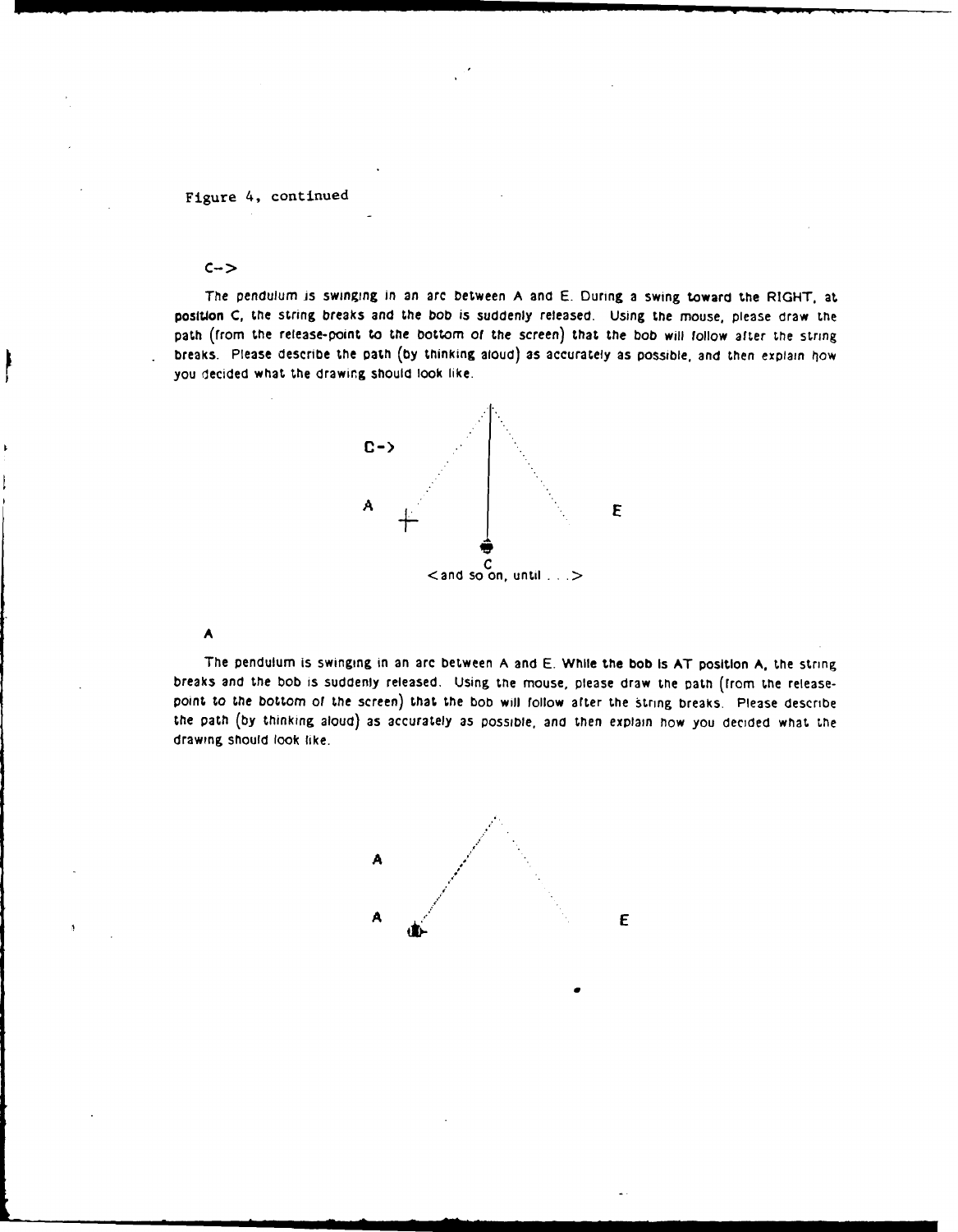Figure 5 Mechanics Theory-Spaces.

a. The "Newtonlan Space'

 $\overline{\phantom{a}}$ 

Ă

| <b>Direction</b> | Speed(unless<br>opposed) | <b>Starts</b>      | Stops(unless<br>opposed) |  |
|------------------|--------------------------|--------------------|--------------------------|--|
| Dovn             | <b>Increases</b>         | <b>Innediately</b> | Never                    |  |
| Lateral          | Constant                 | Immediately        | Never                    |  |
| Up               | Constant                 | <b>Immediately</b> | Never                    |  |

Up **Constant Immediately** Never

#### **b.** One Change from Newtonian

| Direction | Speed(unless<br>opposed) | Starts      | Stops(unless<br>opposed) |  |
|-----------|--------------------------|-------------|--------------------------|--|
| Down      | Constant                 | Immediately | Never                    |  |
| Lateral   | Constant                 | Immediately | Never                    |  |

#### **c.** Several Changes from Newtonian

| Direction | Speed (unless<br>opposed) | <b>Starts</b>              | Stops(unless<br>opposed) |    |
|-----------|---------------------------|----------------------------|--------------------------|----|
| Down      | Increases                 | Suddenly, with<br>time lag | Never                    |    |
| Lateral   | Decreases                 | Immediately                | When used up             |    |
| Up        | Constant                  | Immediately<br>$\cdot$     | <b>Never</b>             | ٦U |
|           |                           |                            |                          |    |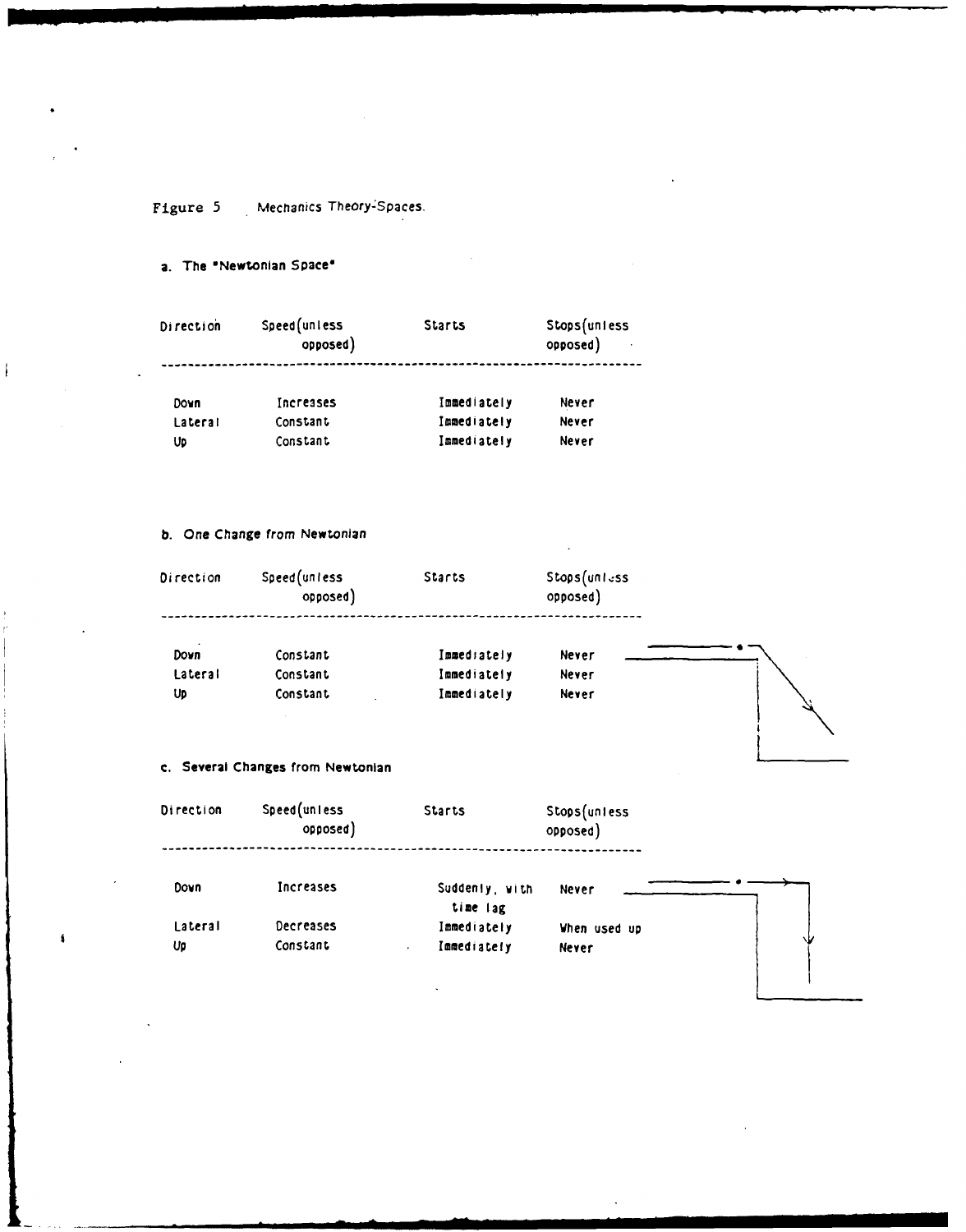

(Horizontal Throw) (Upward Throw)  $(* = point of release)$ 

Figure **5,** continued